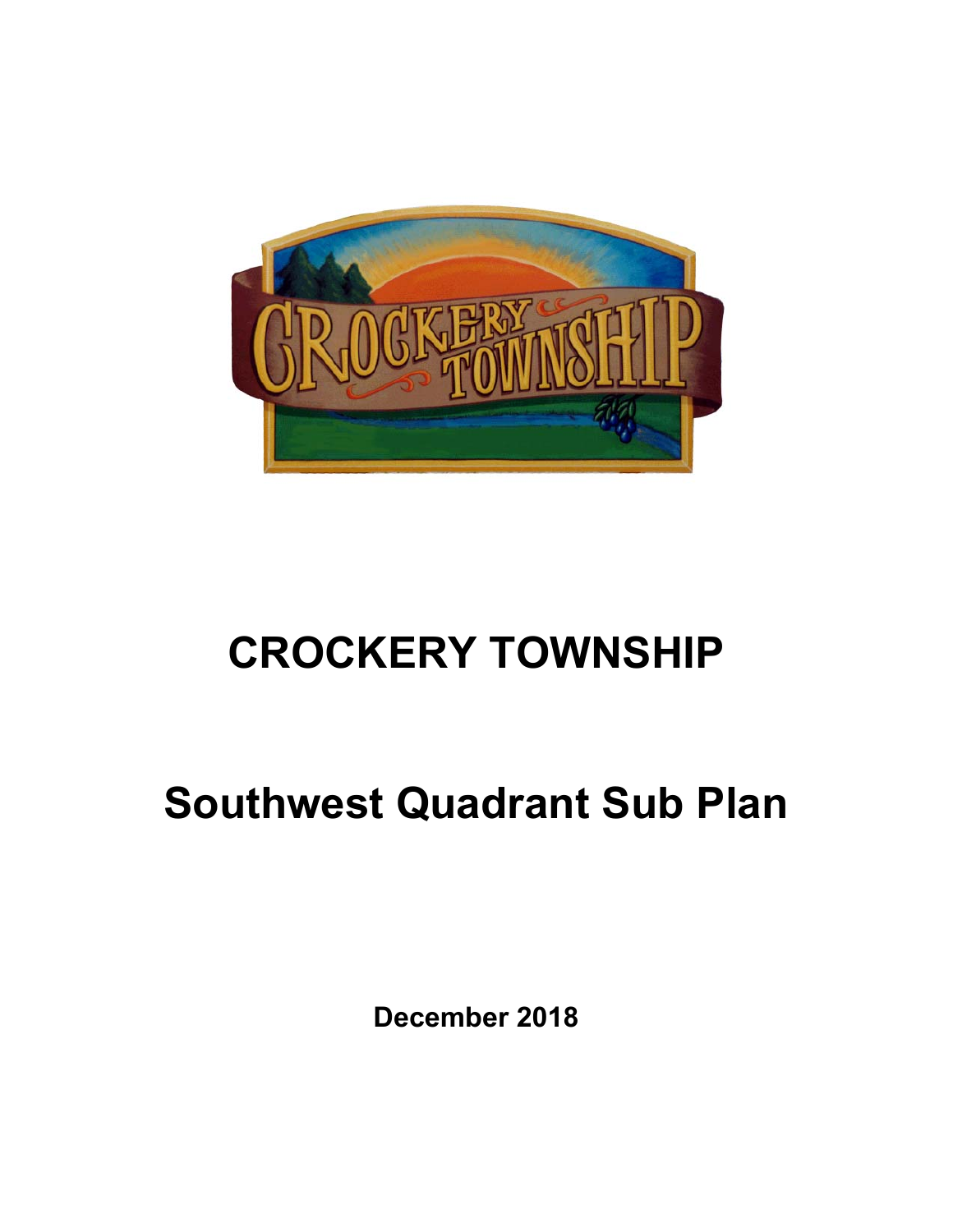Prepared through the Efforts of the:

#### **CROCKERY TOWNSHIP PLANNING COMMISSION**

Bill Sanders, Chairman Jon C. Overway, Secretary Roy Holmes Mike Munch David Meekhof Ryan Arends Rich Suchecki

With Assistance From:

## **TOWNSHIP PLANNER/ZONING ADMINISTRATOR**

Robert R. Toland

With the Support of the:

### **CROCKERY TOWNSHIP BOARD**

Leon Stille, Supervisor Kathy Buchannan, Clerk Judy VanBemmelen, Treasurer Gordy Constantine, Trustee Rich Suchecki, Trustee

> **Crockery Township 17431 112th Avenue Nunica, MI 49448 616-837-6868 crockery-township.org**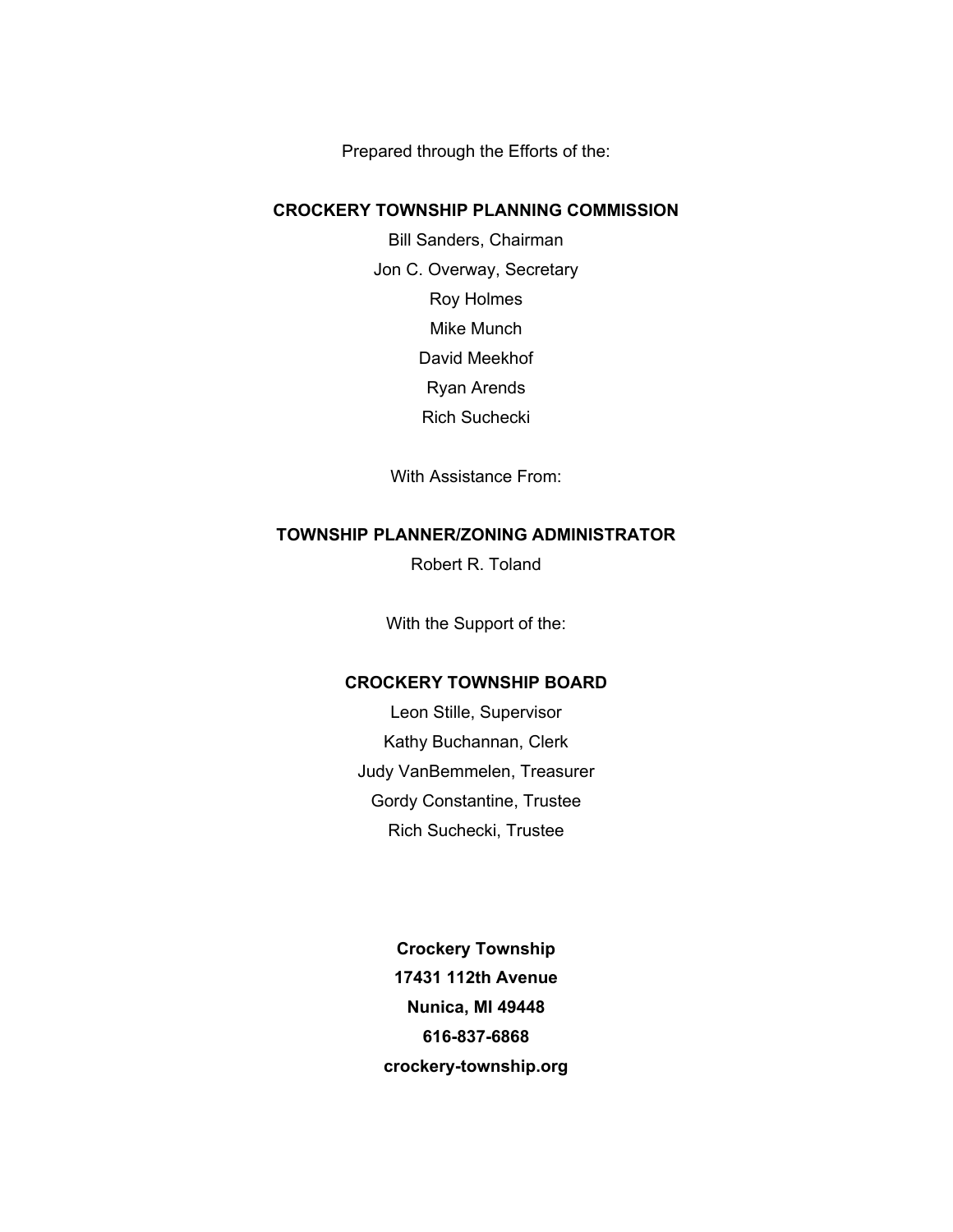# **TABLE OF CONTENTS**

# **Chapter 1 - FORWARD**

# **Chapter 2 - DESCRIPTION OF STUDY AREA**

# **CHAPTER 3 - PLANNING DIMENSIONS**

# **CHAPTER 4 - ZONING PLAN**

|--|--|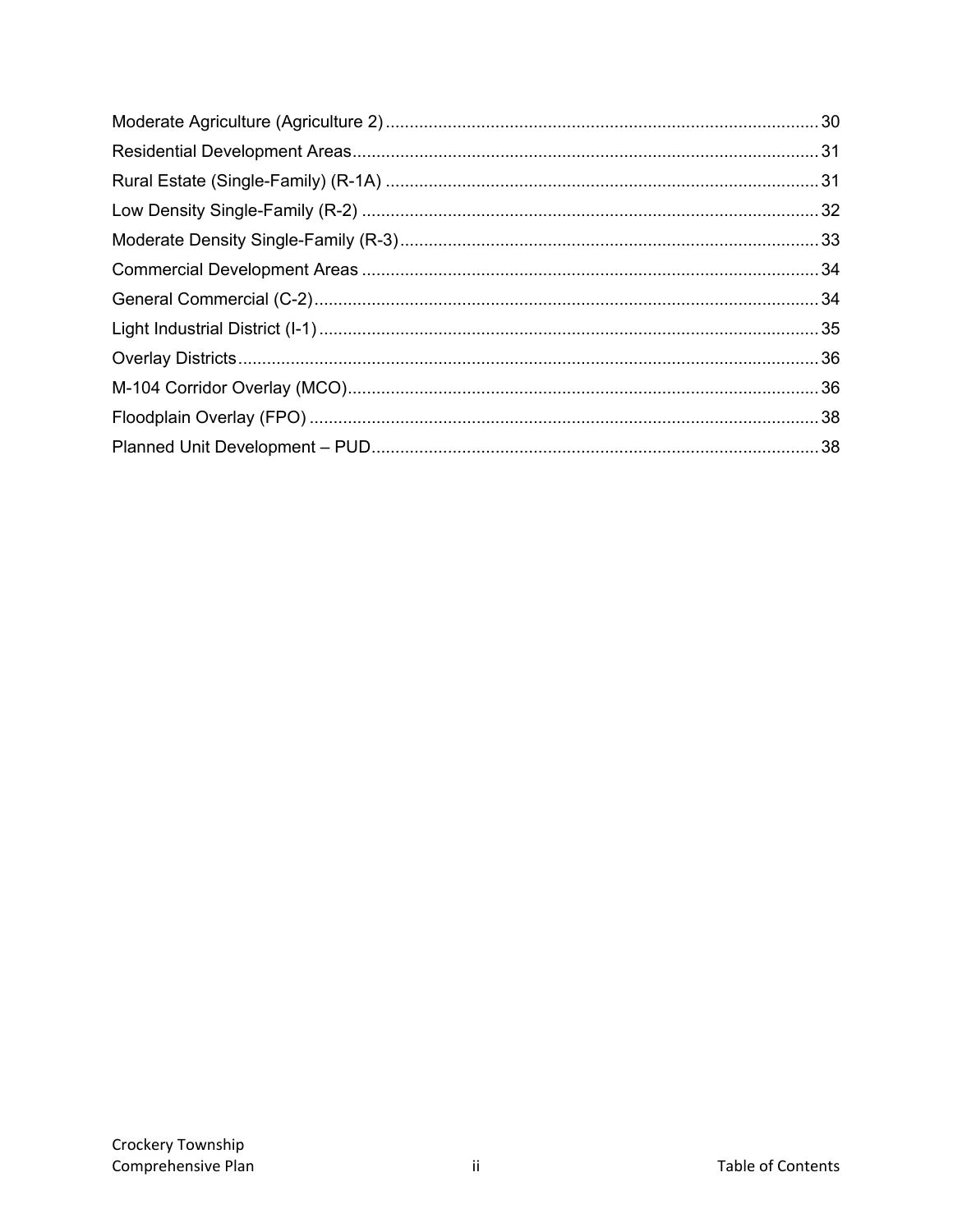# **LIST OF FIGURES**

# **Figure**

# Page

# **LIST OF TABLES**

# **Table** Page  $\mathbf{1}$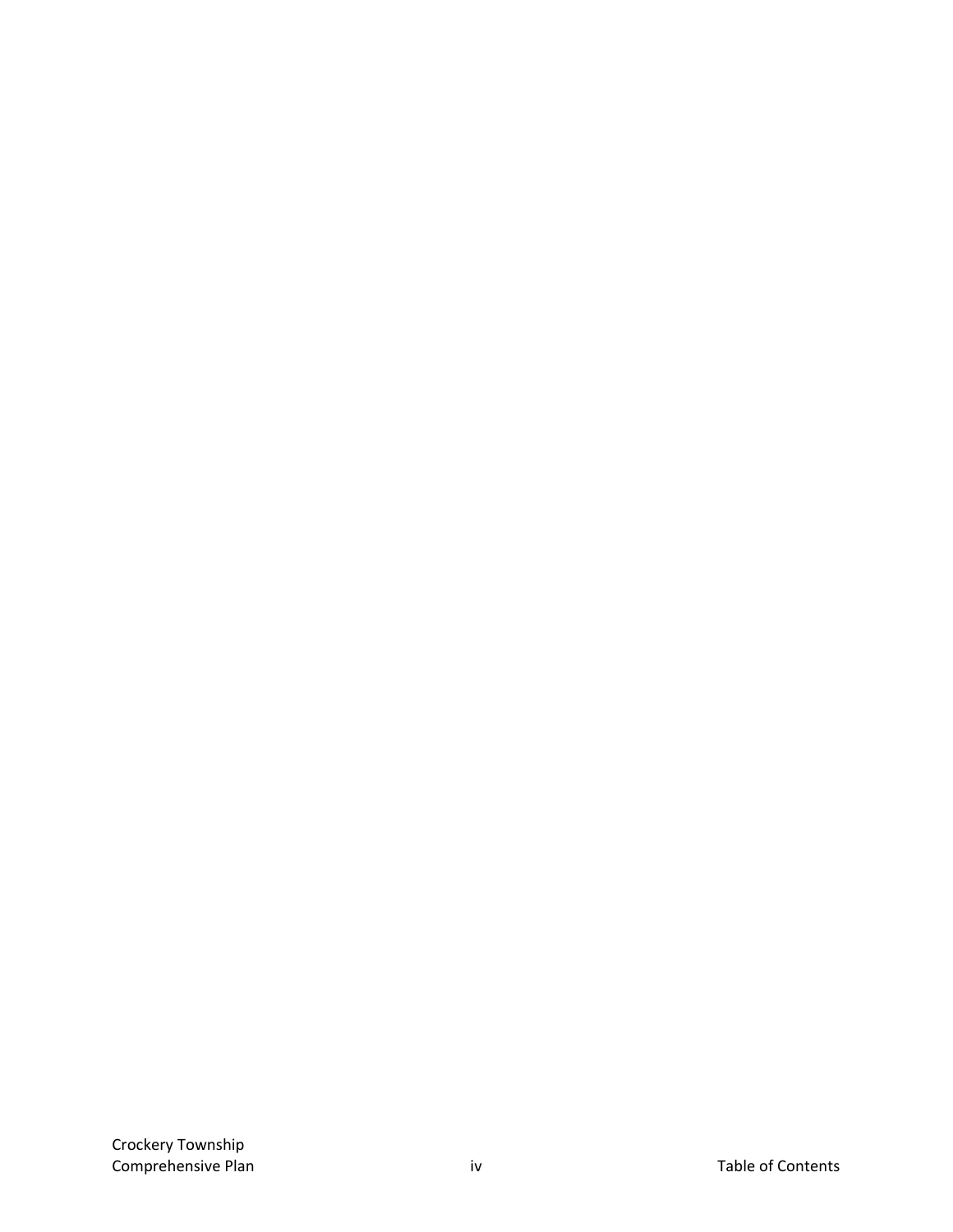# **CHAPTER 1 FORWARD**

**Introduction** – On February 20, 2018, the Crockery Township Planning Commission, by majority vote, adopted a resolution to prepare a Sub Plan for the southwest quadrant of the Township. According to Section 35 of Public Act 33 of 2008, Eff. Sept. 1, 2008, a Planning Commission may, by a majority vote of the members, adopt a Sub Plan for a geographic area less than the entire planning jurisdiction, if, because of the unique physical characteristics of that area, more intensive planning is necessary.

In accordance with this decision, the Sub Plan will include an area west of M-231 and south of M-104, including sections, 19 through 21, and 28 through 33, which constitutes a geographic area having unique physical characteristics. The Grand River constitutes the southern boundary of the Township and the influence of the river is evidenced by its many tributaries and extensive bayous. The purpose of the Sub Plan is to guide development that satisfies all of the following criteria:

- 1. Is coordinated, adjusted, harmonious, efficient, and economical
- 2. Considers the character of the planning jurisdiction and its suitability for particular uses, judged in terms of such factors as trends in land and population development
- 3. Will, in accordance with present and future needs, best promote public health, safety, morals, order, convenience, prosperity, and general welfare
- 4. Includes, among other things, promotion of or adequate provision for 1 or more of the following:
	- a) A system of transportation to lessen congestion on streets and provide for safe and efficient movement of people and goods by motor vehicles, bicycles, pedestrians, and other legal users
	- b) Safety from fire and other dangers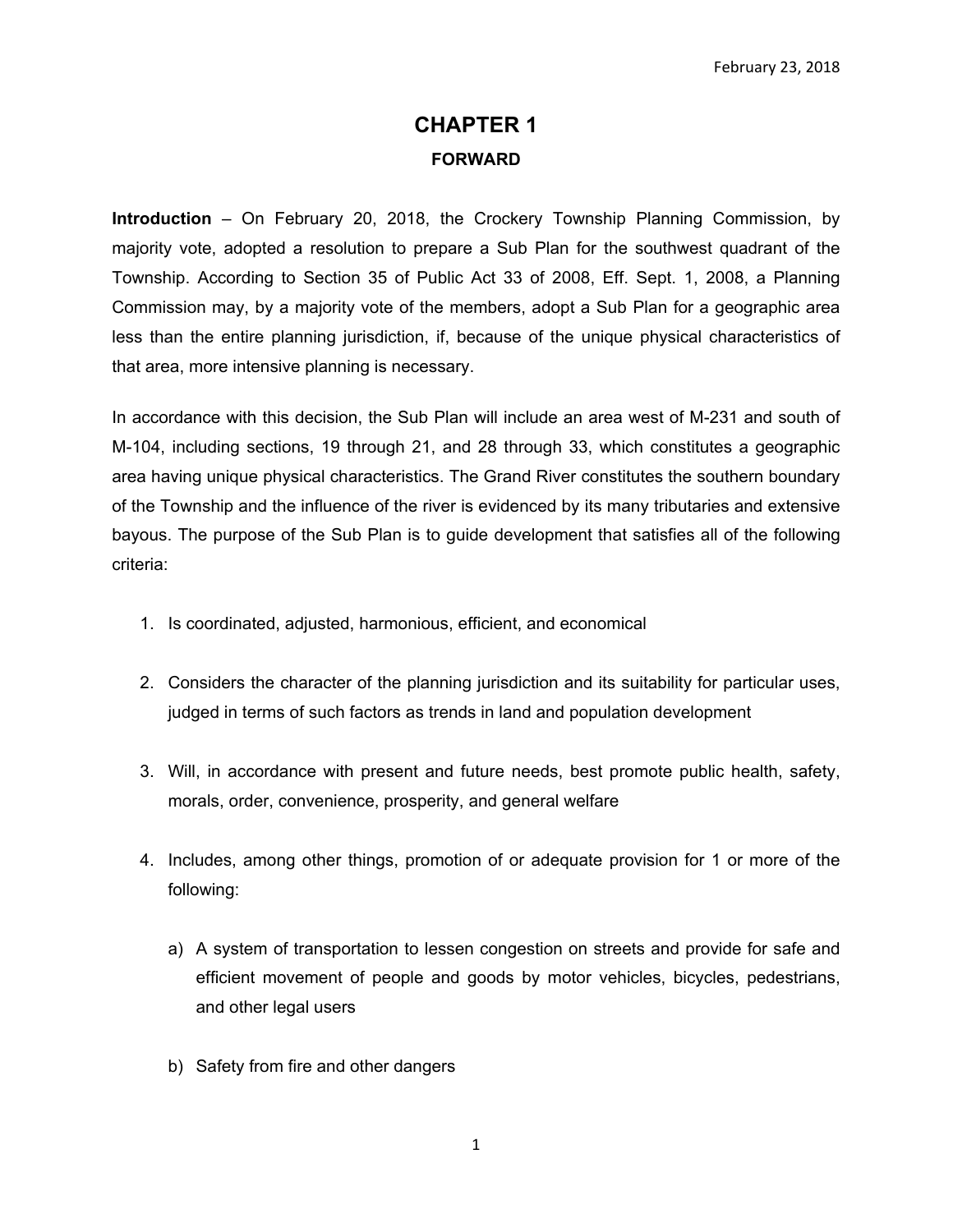- c) Light and air
- d) Healthful and convenient distribution of population
- e) Good civic design and arrangement and wise and efficient expenditure of public funds
- f) Public utilities such as sewage disposal and water supply and other public improvements
- g) Recreation
- h) The use of resources in accordance with their character and adaptability

Attractive and desirable communities are difficult to achieve and even harder to maintain. Conscientious and deliberate long-range planning is required. It is this basic premise that has prompted the Crockery Township Planning Commission to update its Comprehensive Plan, also known as the "Master Plan".

Crockery Township has many attributes and opportunities which continue to make the community an attractive and desirable place to live. However, the Township is also faced with numerous challenges. The responsibility of making various policies and decisions regarding growth and development is therefore an important one. The on-going need for such things as public utilities, new and improved streets, parks and recreation areas and community facilities are generally recognized, but fulfilling these needs requires hard work and effort.

Equally important are the decisions made regarding the various spatial relationships between the major land use types: residential, agricultural, public, commercial, and industrial. These are important in providing a harmonious pattern of land use and in the economics of providing community services.

The following statements, questions, and observations summarize the assets, problems, and issues inherent to the community. Their enumeration helps to provide focus in the process of developing and implementing the Sub Plan. The Plan is an official advisory statement for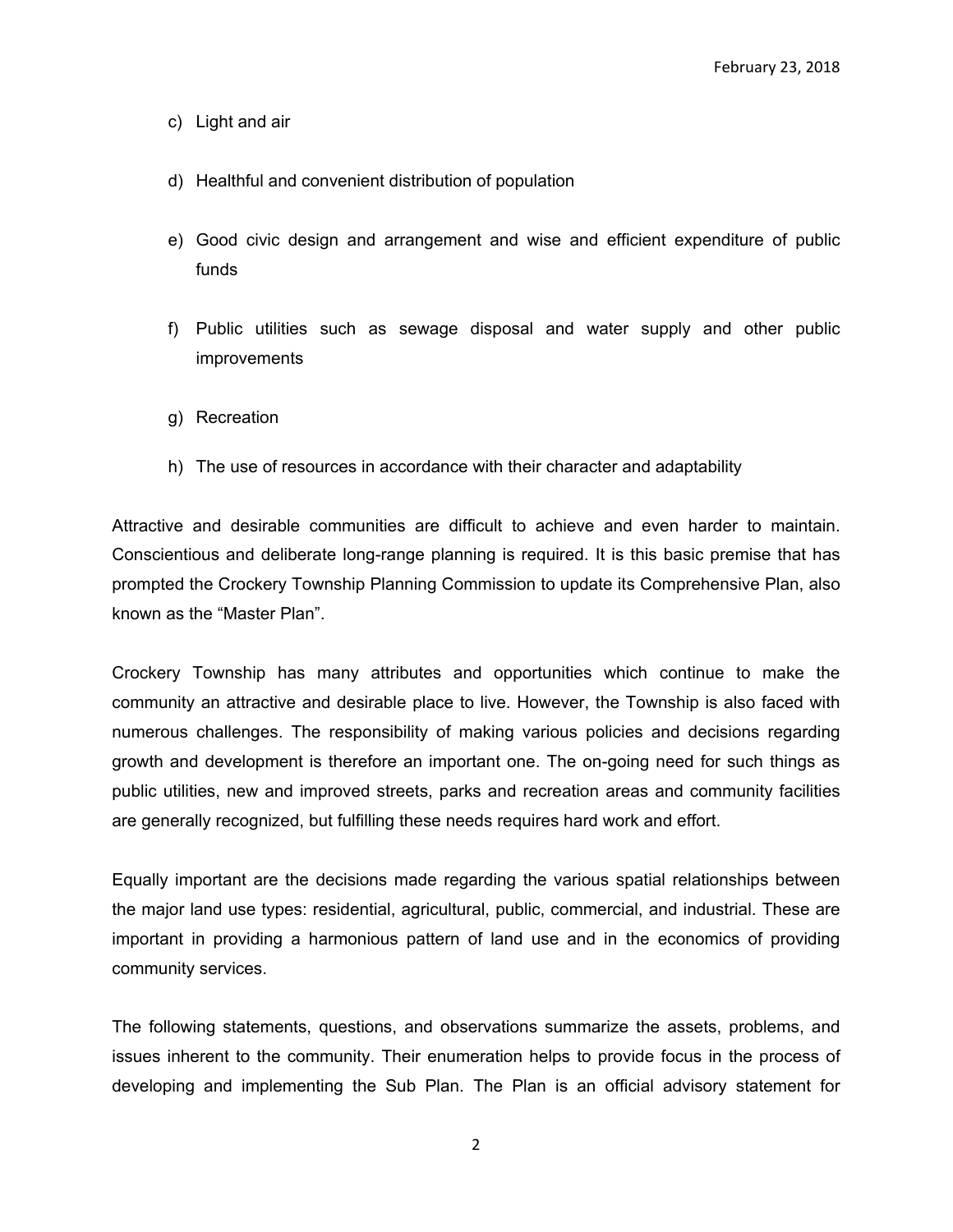encouraging orderly and efficient use of land for residences, business, industry, community facilities, parks and recreational areas, and for coordinating these uses with each other and with the development and use of streets, utilities and other public facilities and services. The Comprehensive Plan is intended to serve the needs of Township residents in accordance with present and future needs. The Comprehensive Plan should promote the public health, safety, morals, order, convenience, prosperity, and general welfare. As such, the Plan contains goals and recommendations for the physical development of the Township and is designed to provide direction for growth and development in accordance with these goals and recommendations. This Sub Plan also includes the following subjects that are considered pertinent to the future development of Crockery Township. The Plan contains a classification and allocation of land for:

- agriculture
- residences
- commerce
- industry
- recreation
- thoroughfares
- public buildings and public property
- schools
- soil conservation
- forests
- woodlots
- open space
- wildlife refuges
- other uses and purposes

The Plan also includes the general location, character, and extent of:

- streets
- airports
- bicycle paths
- pedestrian ways
- bridges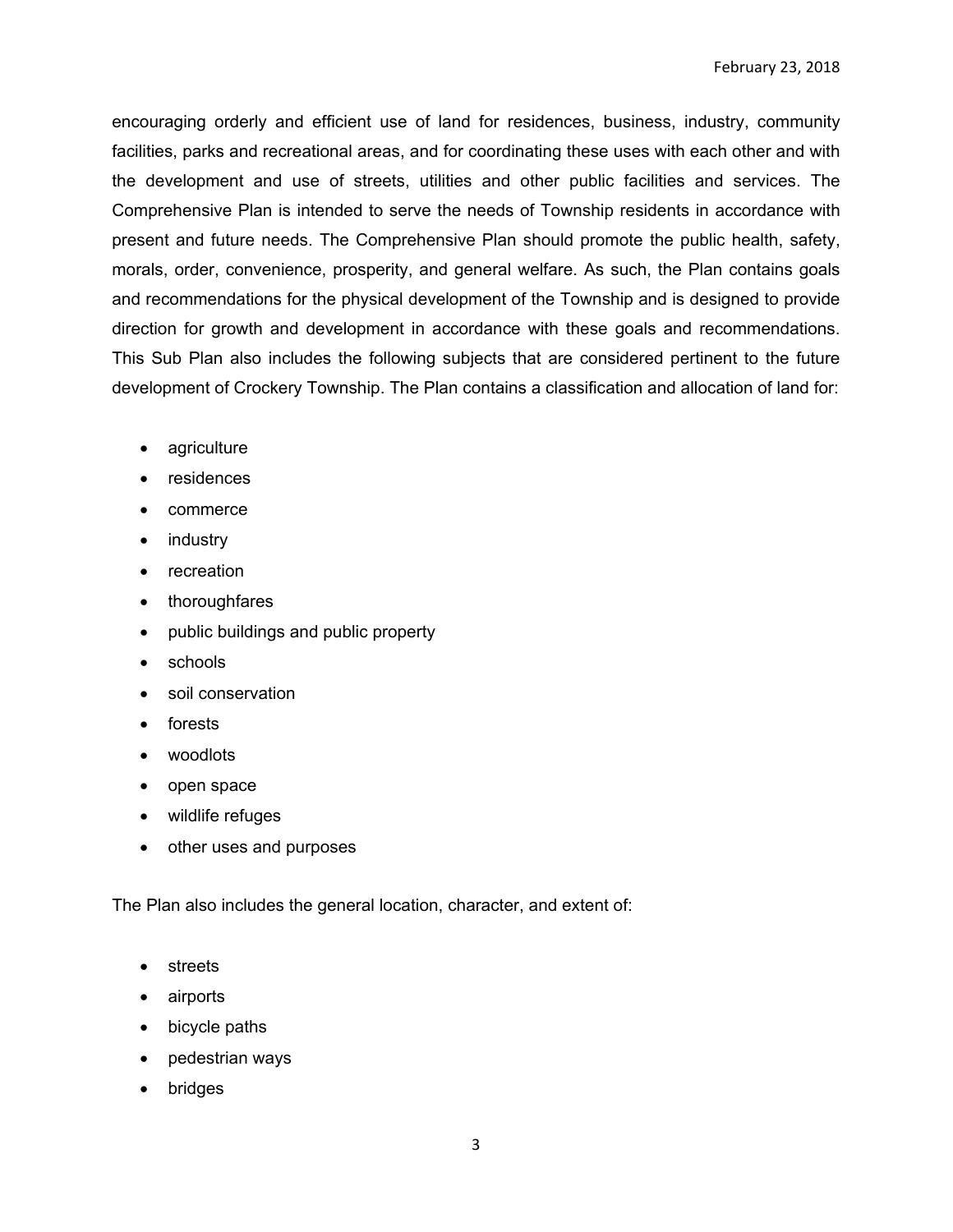- waterways, and waterfront developments
- sanitary sewers and water supply systems
- facilities for flood prevention, drainage, pollution prevention, and maintenance of water levels
- public utilities and structures

The physical features of Crockery Township are characterized as having a high ground water table, heavy soils, floodplains, wetlands, and numerous streams and creeks flowing to the Grand River. The Plan includes recommendations as to the general character, extent, and layout of redevelopment or rehabilitation of blighted areas; and the removal, relocation, widening, narrowing, vacating, abandonment, change of use, or extension of streets, grounds, open spaces, buildings, utilities, or other facilities.

It is the Township's intent to implement the Plan's recommendations until specific modifications or deviations are deemed appropriate and the Plan is amended because of the Township's ongoing long-range planning program.

- **The Sub Plan is general in scope and therefore not intended to establish precise boundaries of land use areas or exact locations of future shopping centers, school sites, or other projected development. Its function is to guide growth toward long-range, broad goals. It establishes the framework required to assure that decisions that are more detailed could be related to the broader scene.**
- **This is not a zoning document but is intended to guide decision-making regarding zoning.**
- **As required by law, the Plan will include a zoning plan for various zoning districts controlling the height, area, bulk, location, and use of buildings and premises. The zoning plan will include an explanation of how the land use categories on the Future Land Use map relate to the districts on the zoning map within each planning category designated in this plan.**

**Mission Statement -** The purpose of this Sub Plan is to serve as a guide for development in Crockery Township and its environs by promoting the health, safety, and general welfare of its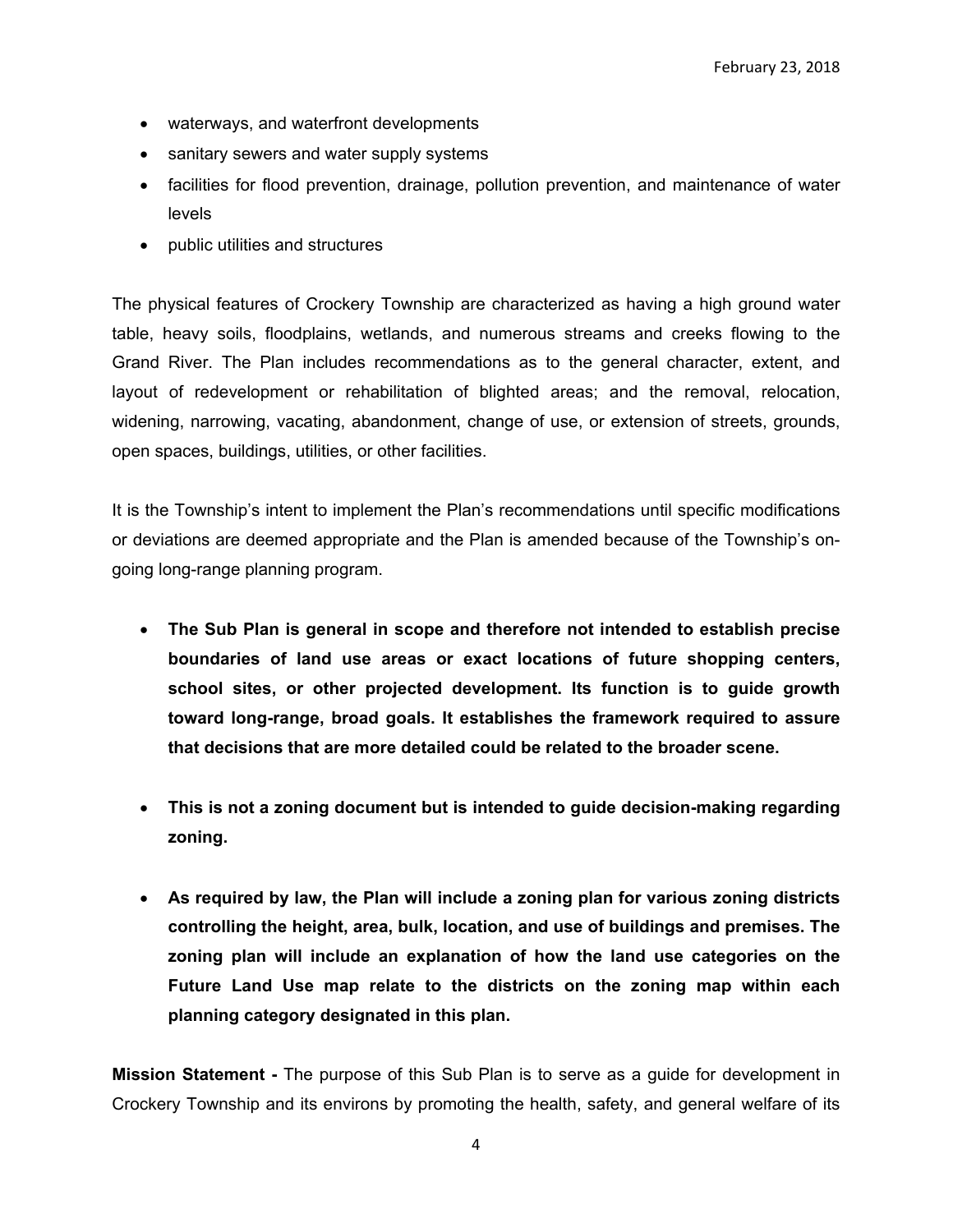citizens. Long-term planning is achieved through the study of past and present conditions, yielding a vision of the future. The Plan must remain flexible enough to accommodate a myriad of particulars in an ever-changing world. The Sub Plan seeks the highest quality of life in Crockery Township.

The mission of Crockery Township is to promote land use development which:

- Enhances the quality of life
- Promotes a clean safe environment
- Preserves and maintains Crockery's unique qualities
- Achieves a balance between development and rural living
- Provides for continuation of farming while guiding probable growth

The success of the plan will be measured by its ability to retain the good character and qualities of the community while encouraging growth that benefits all its residents.

**Plan Purpose -** Through the study of past and present features and conditions of the local geography, environment, economy, society, public need, and individual desire, a vision of the future unfolds. The Sub Plan is to serve as a guide in developing policies concerning such factors as trends in land use, population, development, transportation, recreation, public utilities, the wise use of resources, good civic design, and wise and efficient expenditure of public funds. The Plan must remain flexible enough to accommodate a myriad of particulars in an everchanging world. The Sub Plan seeks to achieve the highest quality of life in Crockery Township.

The general purpose of the Sub Plan is to guide and accomplish, in the planning jurisdiction and its environs, development that satisfies all of the following criteria:

- 1. Is coordinated, adjusted, harmonious, efficient, and economical.
- 2. Considers the character of the planning jurisdiction and its suitability for particular uses, judged in terms of such factors as trends in land and population development.
- 3. Will, in accordance with present and future needs, best promote public health, safety, morals, order, convenience, prosperity, and general welfare.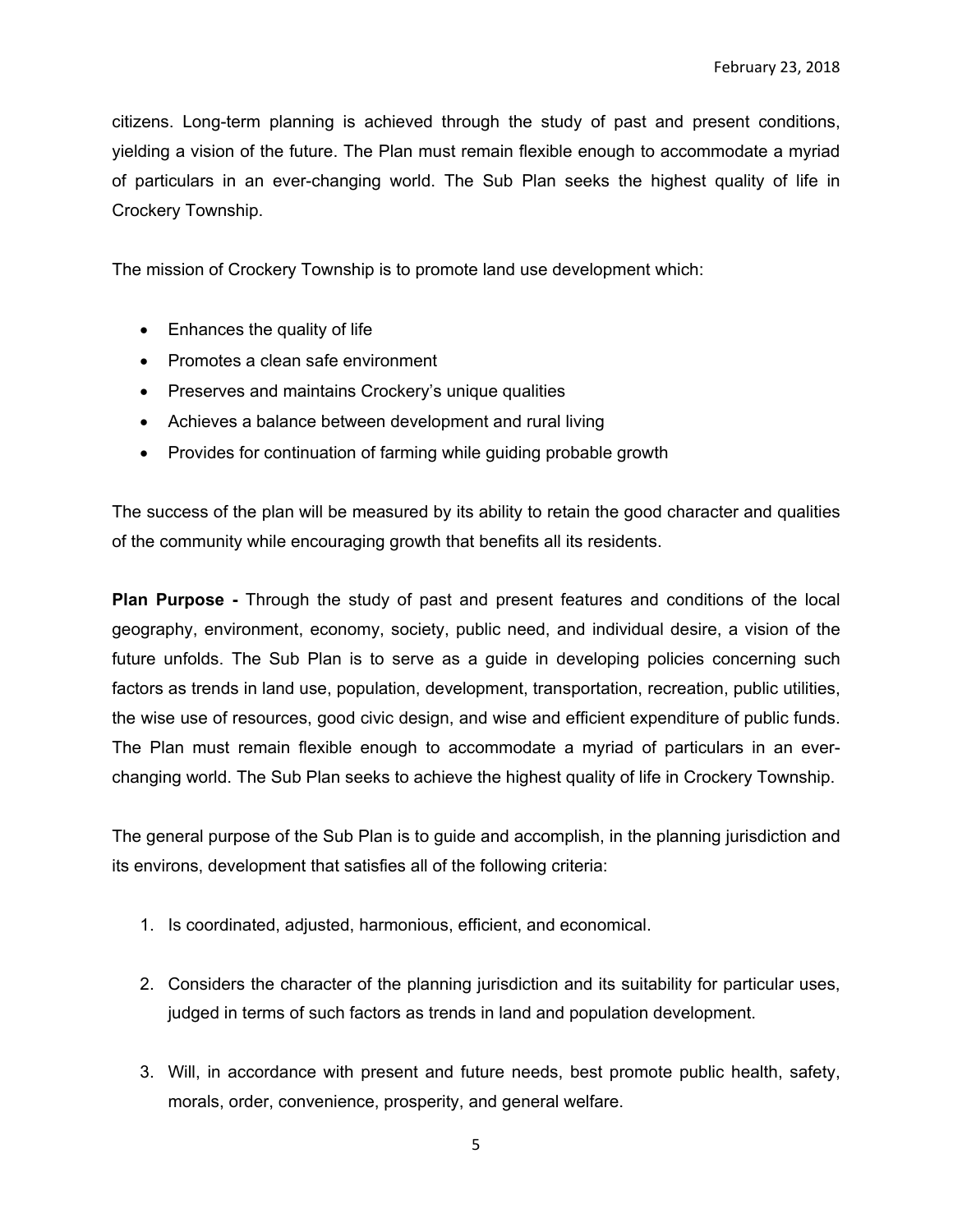- 4. Includes, among other things, promotion of or adequate provision for 1 or more of the following:
	- a. A system of transportation to lessen congestion on streets
	- b. Safety from fire and other dangers
	- c. Air and Water Quality
	- d. Healthful and convenient distribution of population
	- e. Good civic design and arrangement and wise and efficient expenditure of public funds
	- f. Public utilities such as sewage disposal and water supply and other public improvements
	- g. Recreation.
	- h. The use of resources in accordance with their character and adaptability

In the preparation of the Sub Plan, a Planning Commission shall do all of the following, as applicable:

- 1. Make careful and comprehensive surveys and studies of present conditions and future growth within the planning jurisdiction with due regard to its relation to neighboring jurisdictions.
- 2. Consult with representatives of adjacent local units of government in respect to their planning so that conflicts in master plans and zoning may be avoided.
- 3. Cooperate with all departments of the state and federal governments and other public agencies concerned with programs for economic, social, and physical development within the planning jurisdiction and seek the maximum coordination of the local unit of government's programs with these agencies.

In general, a Planning Commission has such lawful powers as may be necessary to enable it to promote local planning and otherwise carry out the purposes of Public Act 33 of 2008, as amended. The Sub Plan addresses land use and infrastructure issues and may project 20 years or more into the future. The Sub Plan shall include maps, plats, charts, and descriptive,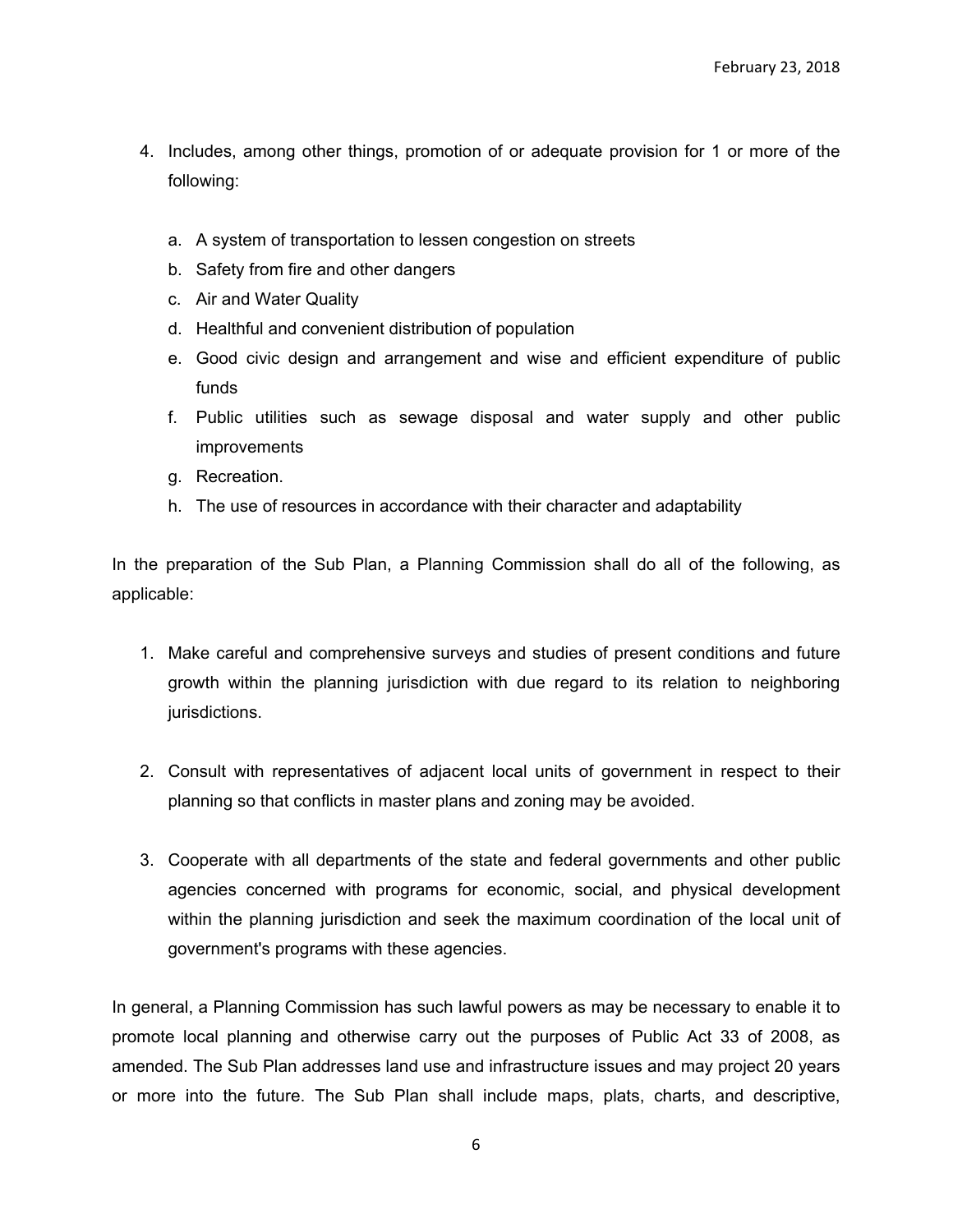explanatory, and other related matter and shall show the Planning Commission's recommendations for the physical development of the planning jurisdiction.

The Sub Plan shall also include those of the following subjects that reasonably can be considered as pertinent to the future development of the planning jurisdiction:

- 1. A land use plan that consists in part of a classification and allocation of land for agriculture, residences, commerce, industry, recreation, ways and grounds, public buildings, schools, soil conservation, forests, woodlots, open space, wildlife refuges, and other uses and purposes.
- 2. The general location, character, and extent of streets, railroads, airports, bicycle paths, pedestrian ways, bridges, waterways, and waterfront developments; sanitary sewers and water supply systems; facilities for flood prevention, drainage, pollution prevention, and maintenance of water levels; and public utilities and structures.
- 3. Recommendations as to the general character, extent, and layout of redevelopment or rehabilitation of blighted areas; and the removal, relocation, widening, narrowing, vacating, abandonment, change of use, or extension of streets, grounds, open spaces, buildings, utilities, or other facilities.
- 4. For a local unit of government that has adopted a zoning ordinance, a zoning plan for various zoning districts controlling the height, area, bulk, location, and use of buildings and premises. The zoning plan shall include an explanation of how the land use categories on the future land use map relate to the districts on the zoning map.
- 5. Recommendations for implementing any of the Sub Plan's proposals.

The Sub Plan is designed to:

- 1. Promote the public health, safety, and general welfare
- 2. Encourage the use of lands in accordance with their character and adaptability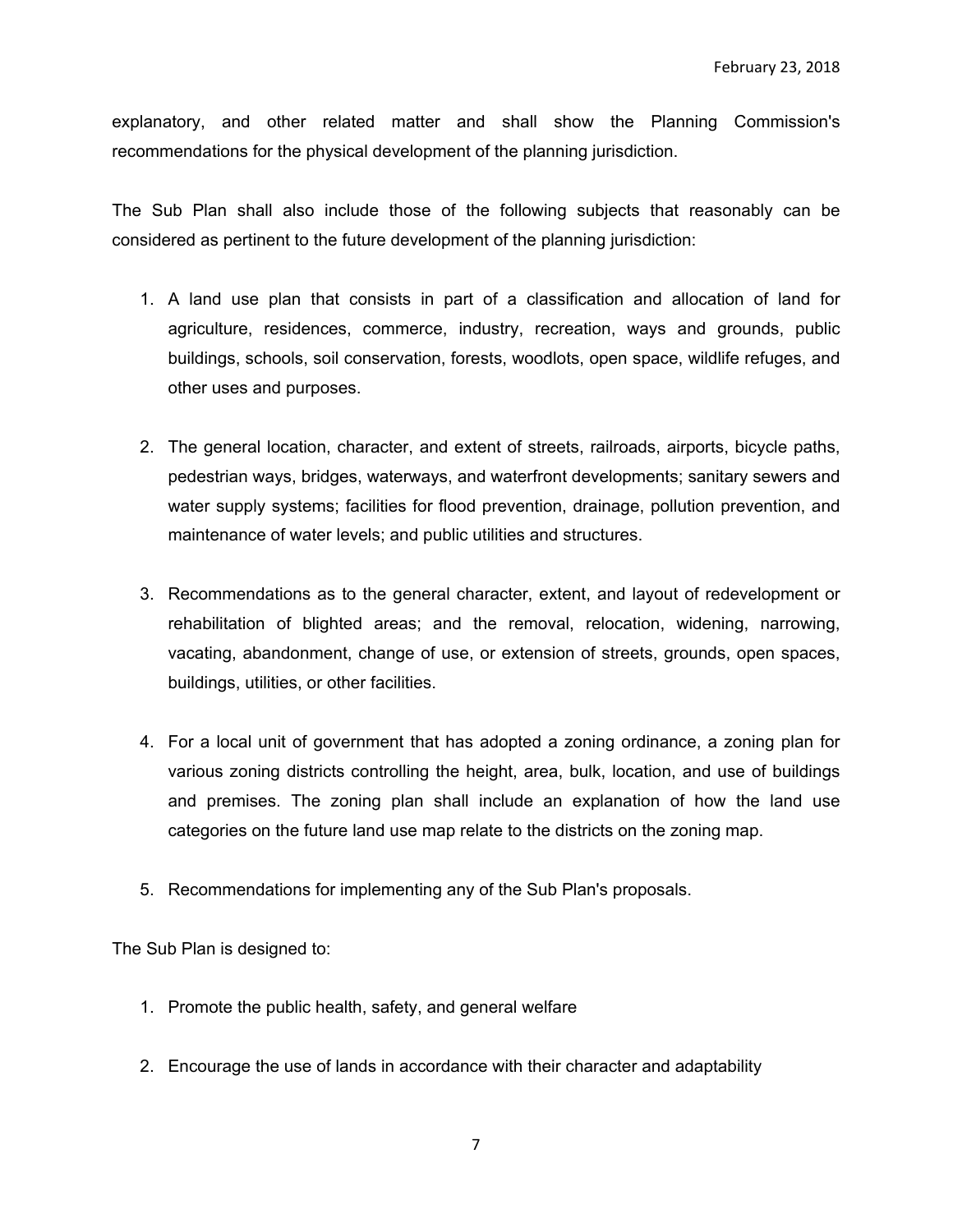- 3. Promote the best use of land
- 4. Conserve natural resources and energy
- 5. Meet the needs of the state's residents for food, fiber, and other natural resources, places of residence, recreation, industry, trade, service, and other uses of land
- 6. Insure that uses of the land shall be situated in appropriate locations and relationships
- 7. Avoid the overcrowding of population
- 8. Avoid degradation of light and air
- 9. Lessen congestion on the public roads and streets
- 10. Reduce hazards to life and property
- 11. Facilitate adequate provision for a system of transportation, sewage disposal, safe and adequate water supply, education, recreation, and other public requirements
- 12. Conserve the expenditure of funds for public improvements and services Conform to the most advantageous uses of land, resources, and properties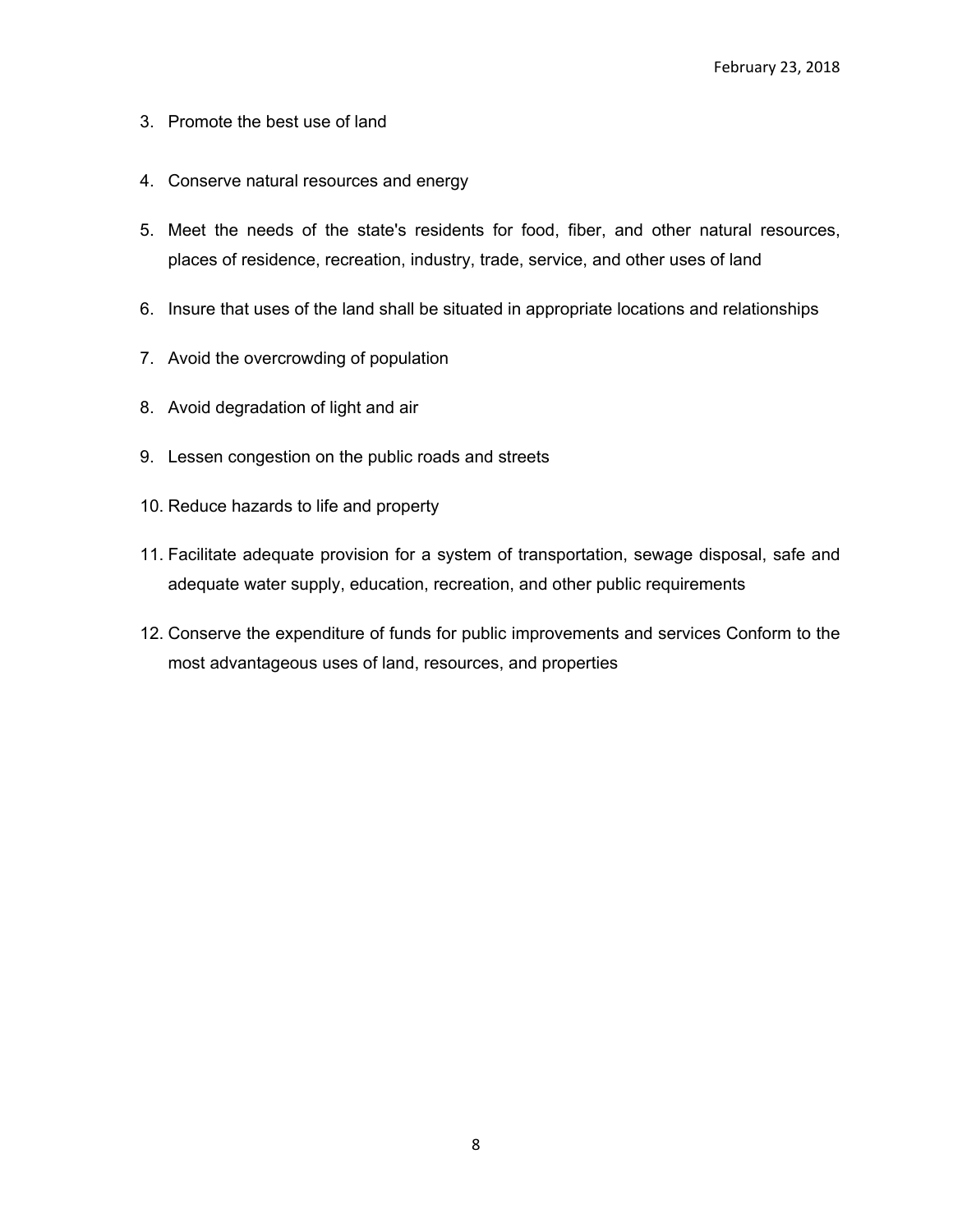# **CHAPTER 2 DESCRIPTION OF STUDY AREA**

#### **Current Conditions**

This part of the Township contains 527 parcels, 403 of which are developed and 124 of which are undeveloped (vacant). There are 326 parcels (61.86%) that are less than 5 acres in size. Of these, 91 are between one and two acres and 119 are less than 1 acre in size. This represents a significant amount (39.85%) of small parcels less than 2 acres in size.

As illustrated in Figure 1, the study area contains a wide range of parcel sizes and a variety of land uses. The range of parcel sizes and land uses was analyzed with the assistance of the Ottawa County GIS Department and were initially obtained through the use of assessment records.

Much of the land along the major roads has been divided into small parcels while some large parcels predominate between the M-231 Bypass and the Grand River bayous and tributary floodplains. There are 25 parcels greater than 40 acres in size. These are primarily located in section 28 and in the proximity of the Bark Creek floodplain. There are 120 parcels within or partially within the 100-year Floodplain and 129 parcels within or partially within the 500-year Floodplain. Many of these parcels are owned by the Spoonville Gun Club.

Residentially developed property is the predominant land use in this part of the Township. Nearly two-thirds of all parcels are used as permanent primary residences. Nearly 82 percent of these are zoned residential R-1 (59 parcels) or R-2 (223 parcels). The other 18 percent are primarily zoned agricultural. A few in the vicinity of M-104 are zoned commercial.

C-2 Commercial zoning is applied to 19 parcels along M-104. Approximately one-half of these are vacant as only 12 are currently used for commercial purposes. Three parcels at the intersection of 130<sup>th</sup> Avenue and M-104 are C-1 Commercial. The fact that there is so much unused land is one of the key reasons that further study of this area is important. How will these vacant commercial properties be developed? Is the current Euclidean zoning the most appropriate framework?

9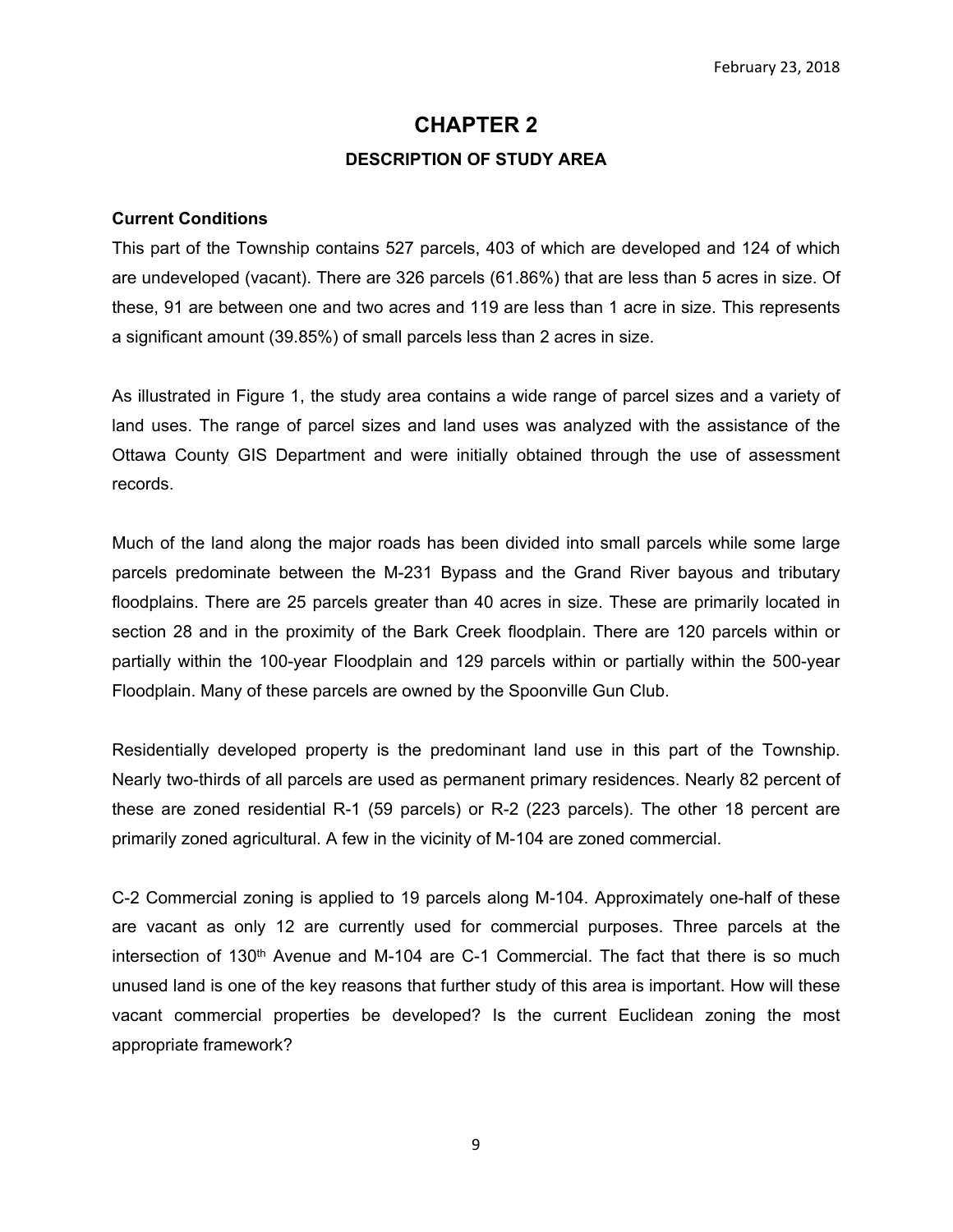

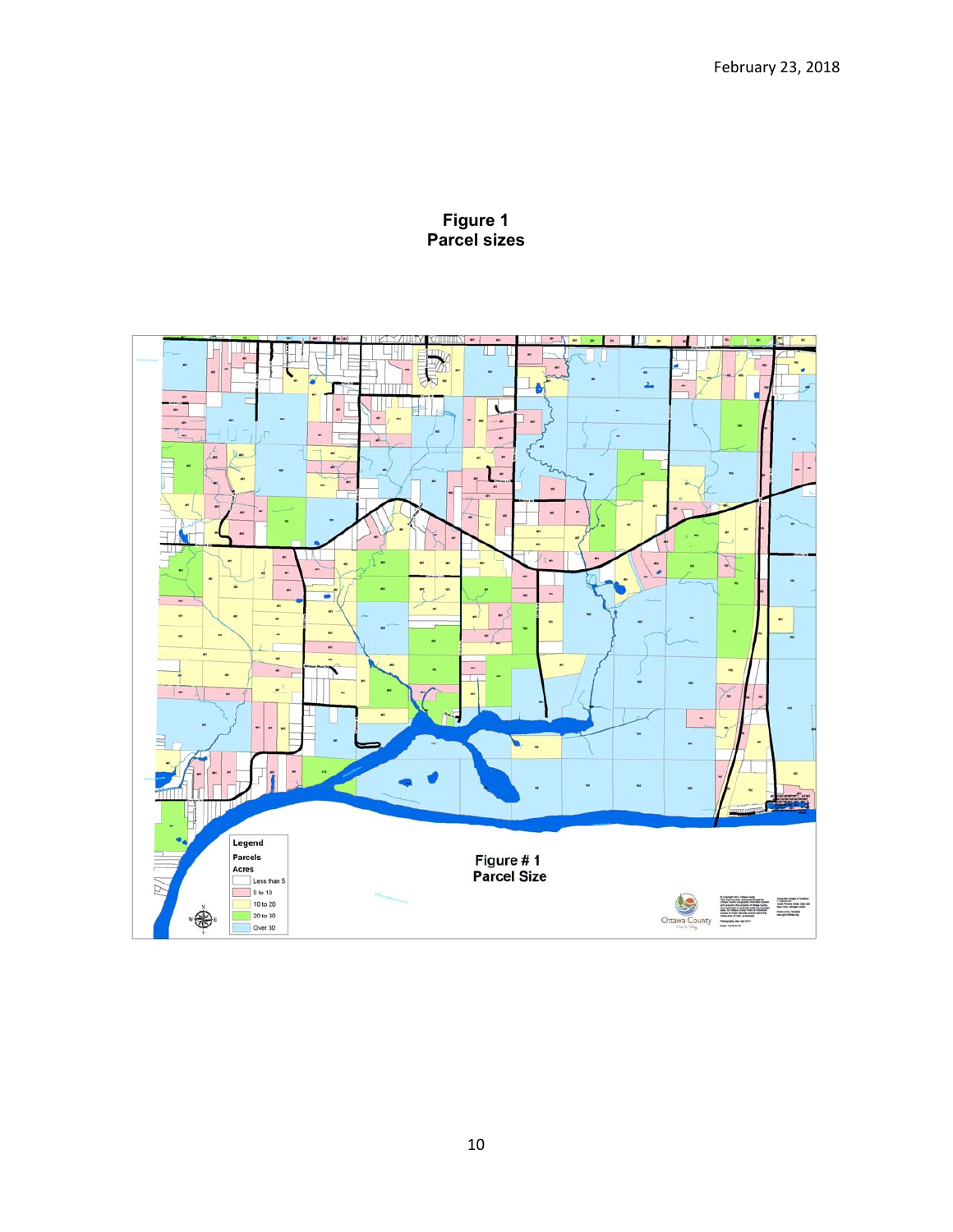#### **Figure 2 Current Land Use**

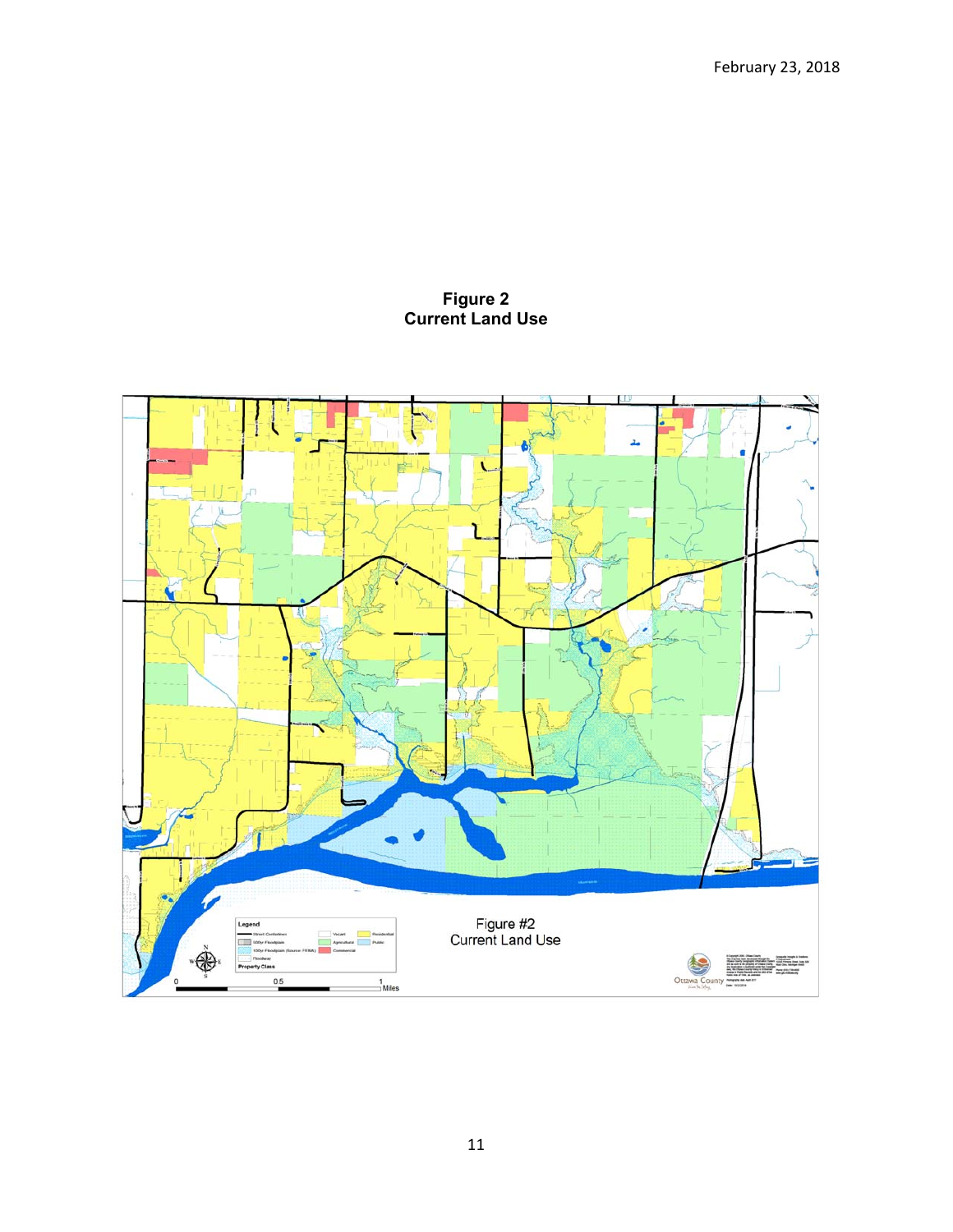Parcels that are zoned for agriculture far exceed the number actually assessed as agricultural. Only 4.7% of those zoned agricultural are actually assessed (used) as agricultural. The other 95% could be reasonably assumed to be either vacant or used as residences.

| <b>Use Class</b> | <b>Avg. Acres</b> | <b>Total Acres</b> | # of Parcels | <b>Minimum Zoning</b> |
|------------------|-------------------|--------------------|--------------|-----------------------|
| <b>Size</b>      |                   |                    |              |                       |
| <b>AG-1</b>      | 13.7              | 851.24             | 62           | 40                    |
| $Ag-2$           | 14.4              | 1064.28            | 74           | 10                    |
| $\overline{C-2}$ | 7.6               | 266.50             | 35           |                       |
| <b>IND</b>       | 5.4               | 21.64              | 4            |                       |
| $R-A$            | 2.5               | 549.98             | 220          |                       |
| $R-3$            | 1.6               | 118.90             | 74           |                       |
| <b>RE</b>        | 9.8               | 773.07             | 79           |                       |

## **Table 1 - Land Use**

### **Prime farmland soils**

Prime farmland Soils are soils that have the best combination of physical and chemical characteristics for producing food, feed, forage, fiber, and oilseed crops. Prime farmland has the quality, growing season, and moisture supply needed to produce economically sustained high yields of crops when treated and managed according to acceptable farming methods, including water management. In general, prime farmlands have an adequate and dependable water supply from precipitation or irrigation, a favorable temperature and growing season, acceptable acidity or alkalinity, acceptable salt and sodium content, and few or no rocks. They are permeable to water and air. Prime farmlands are not excessively erodible or saturated with water for a long period of time, and they either do not flood frequently or are protected from flooding.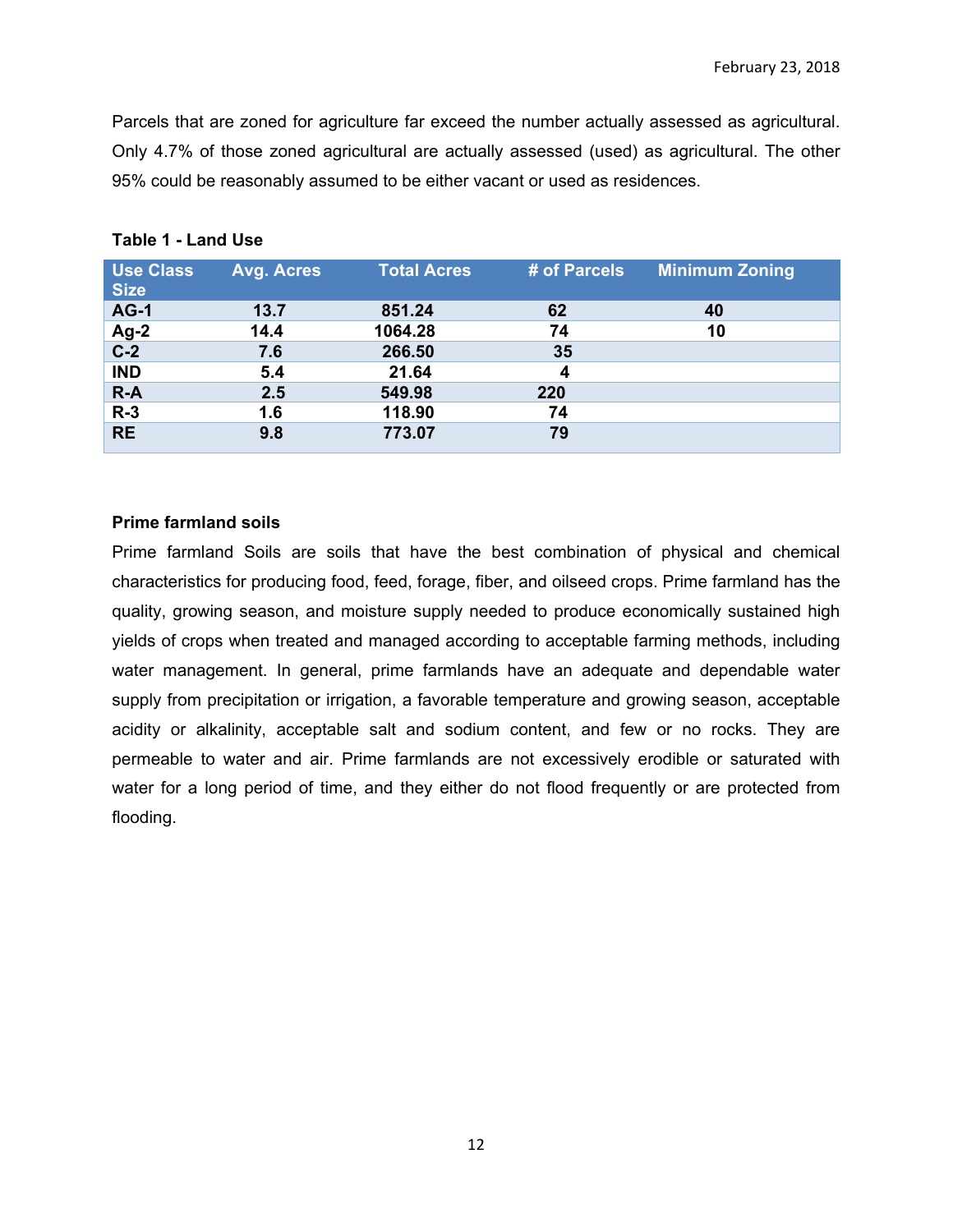# **Figure 3 Prime Farmland**

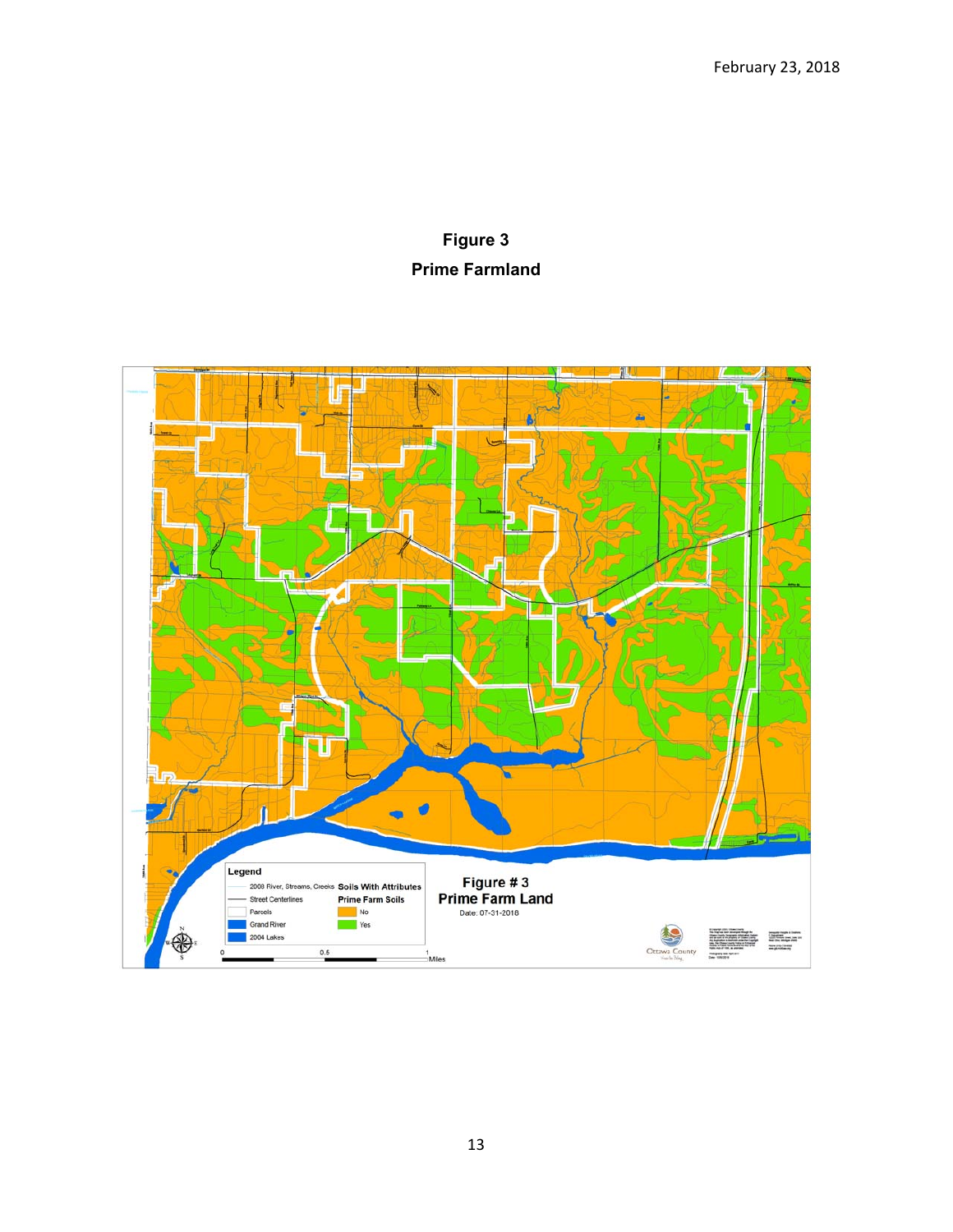# **CHAPTER 3 PLANNING DIMENSIONS**

For plans to be meaningful in guiding future growth and development, they must represent the needs and aspirations of the communities' citizenry and, be realistic within a communities' financial capability. This is best accomplished through the use of planning dimensions which set forth both the qualitative and quantitative requirements of the community for the planning period.

Planning dimensions include a general growth policy, planning goals, trends, and anticipated future needs. In preparing these planning dimensions, the Planning Commission has relied on fundamental resources that provide a factual background relating the past development of the Township. Well thought out policies will be of value in determining the physical limits and opportunities of future development.

**Location -** Crockery Township's proximity to Grand Rapids, Muskegon, Holland, Lake Michigan, Grand Valley State University and the Grand Haven/Ferrysburg/Spring Lake Area communities offer residents easy access to a diversity of educational, cultural, social, employment and recreational opportunities seldom available to most rural communities. Proximity to Lake Michigan is an asset.

**The Grand River:**The Grand River and its floodplain offer residents scenic and recreational opportunities.

**Room for Growth -** The Township's rural openness is highly valued by residents and intended to be preserved. However, there is also ample room to accommodate diverse types of future growth and development.

**Existing Utilities -** The Township has a public water system that presently serves nearly onethird of its residents and a limited sanitary sewer system that could be expanded.

**M-104 Corridor -** The M-104 corridor can be considered a "Commercial Corridor", an "Employment Corridor", and a "Residential Corridor".

14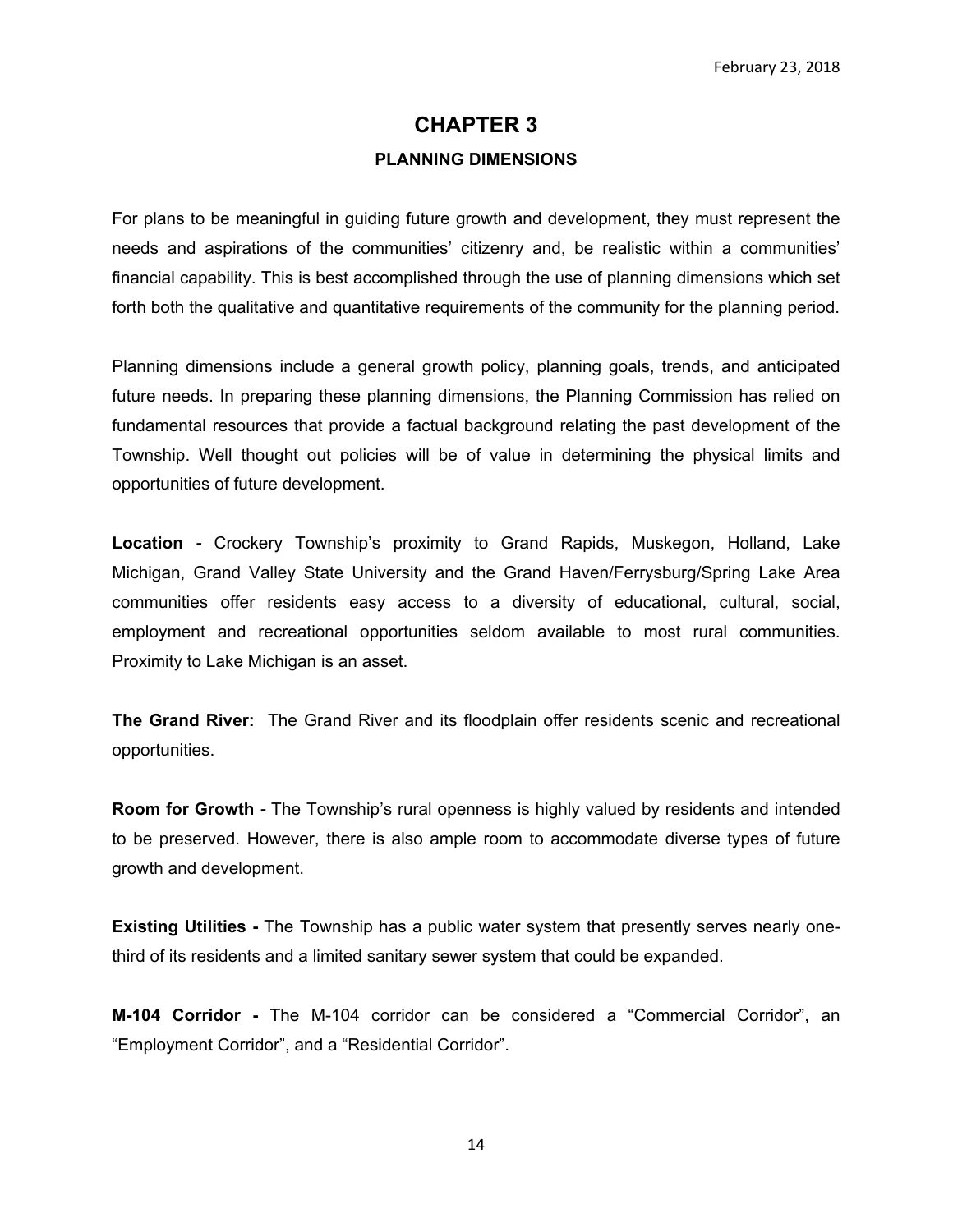*Commercial Corridors* are typically located along arterial transportation facilities where the primary orientation is toward the roadway, providing easy accessibility for the automobile. There is often little connectivity between the commercial uses along the arterial facility and the adjacent neighborhoods. The "strip" development within these corridors typically consists of surface parking in front of one or two-story commercial establishments. A commercial corridor generally serves a larger trade area than the immediate neighborhood. Apartment complexes may also be found along these corridors interspersed among the nonresidential uses. The "big box" national chains are often located within these corridors.

An *Employment Corridor* is distinguished from commercial corridors in that they also include a significant number of jobs that are typically found in employment centers. Along M-104, the potential employment centers are linearly oriented with the potential for employment "nodes" at intersections with section line roads. Development along other parts of M-104 to the west in Spring Lake Township contain a substantial quantity of retail and personal services typically found within a commercial corridor.

A *Residential Corridor* is formed when residential development (single-family and multi-family) is adjacent to an arterial roadway and has direct access onto that roadway. In some cases, the residential structures are constructed prior to the roadway being upgraded to a larger facility (e.g. from a two-lane to a four-lane facility).

It is evident over time, however, that portions of the M-104 corridor have become obsolete due to changes in demographics and shopping patterns, dysfunctional lot layout and depth from the roadway, inadequate public infrastructure, and problems with the road network itself. For whatever reason, investment has failed to materialize. The result is underutilized properties and a distressed appearance that can have a negative impact on the surrounding community and the local economy.

Continuations of commercial strips, while not optimum, have the advantage of accessibility and visibility. The community can benefit from the commercial strip because residents in adjacent neighborhoods are in close proximity to the goods, services, and jobs provided by businesses located along there.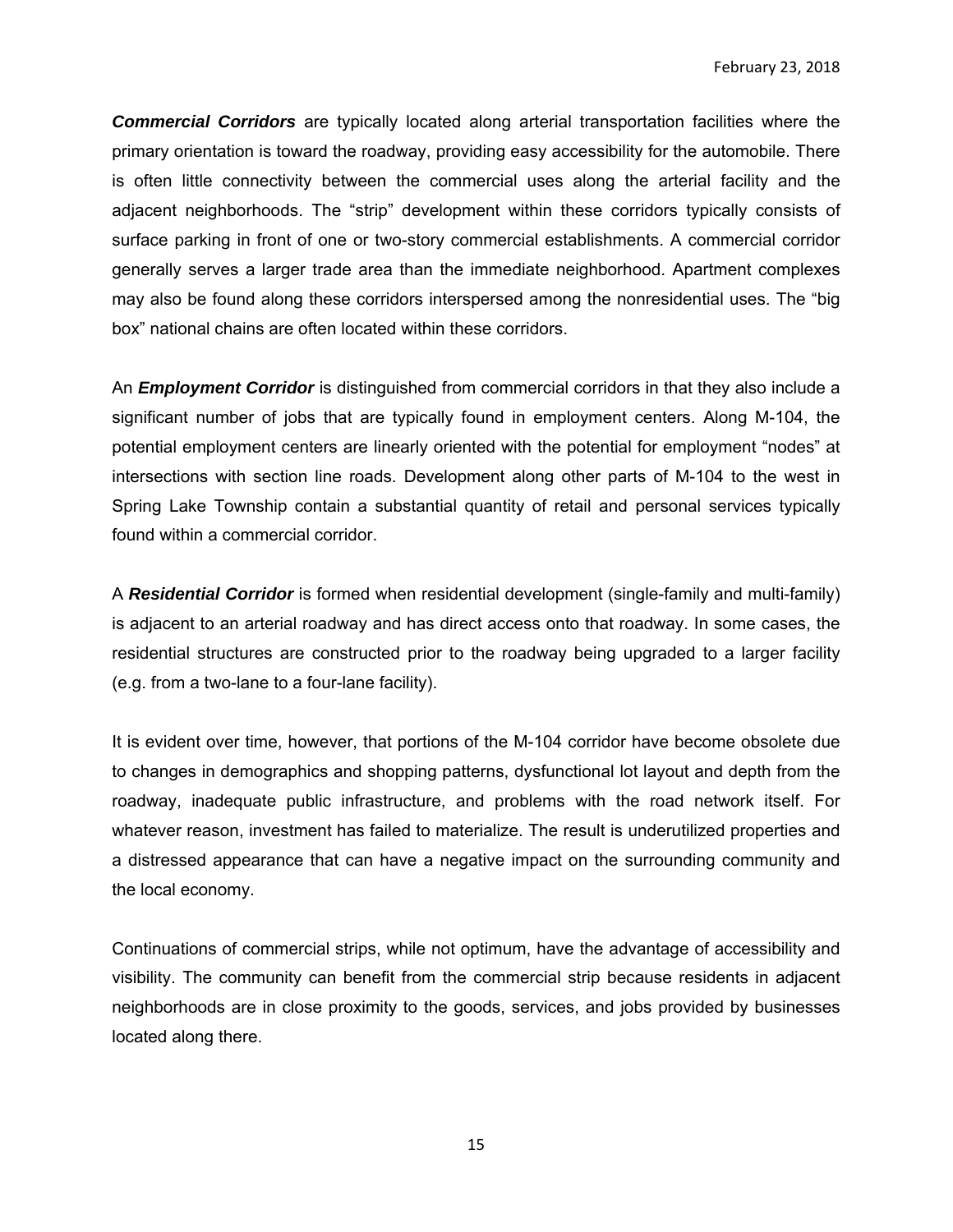Options to commercial corridors are increasing in number and variety, and include resurgent downtowns and town centers, big box standalone stores, transformed regional malls, lifestyle centers, and emerging town centers that include residences, employment, and retail. Because commercial corridors are busy roadways, they are most visible landmarks to residents and visitors. The visual condition and success of the commercial corridor will help determine the actual and perceived quality of the Township. As Crockery Township continues to mature, the public and private sectors will need to identify the critical issues and challenges facing the M-104 corridors, and determine the most effective solutions for ensuring the long-term viability of the corridor and its contribution to making the community more livable.

It is perhaps time to recognize that high quality low impact light industrial uses can be compatible with other high-end commercial and residential uses. A mixed-use commercial corridor could allow the introduction of research and development and light intensity manufacturing and assembly uses as long as specific criteria in the Zoning Code are met. The Township's Zoning Ordinance could be amended to permit these types of light intensity industrial and research uses to be intermixed with more traditional commercial, residential, office, and retail categories through the use of performance standards. It should be recognized that, the M-104 corridor could be an appropriate location for a broader range of economic activity than the retail and service establishments typically found within these corridors. This provides just one potential approach to help retain the viability of the M-104 corridor and at the same time expand opportunities for higher paying knowledge-based jobs.

It is hoped that with creative zoning techniques, not only can the integrity of new development be preserved, but the entire area be revitalized through implementation of plans that involve the expenditure of public funds to upgrade the public infrastructure and amenities, and support improvements to properties within the corridor.

**Access Drives** – Access drives provide contiguity between land uses on the same side of the street while maintaining safe vehicular movements. The Crockery Township Zoning Ordinance contains the M-104 Corridor Overlay Zoning District. The concept of the Overlay District is based upon recommendations from the M-104 Access Management and Corridor Study (the "Study") which was completed in September 2004. The Study recommended adoption of a zoning ordinance amendment to implement Access Management techniques. Access Management is accomplished using Service Drives, Parking lot Connections, and Shared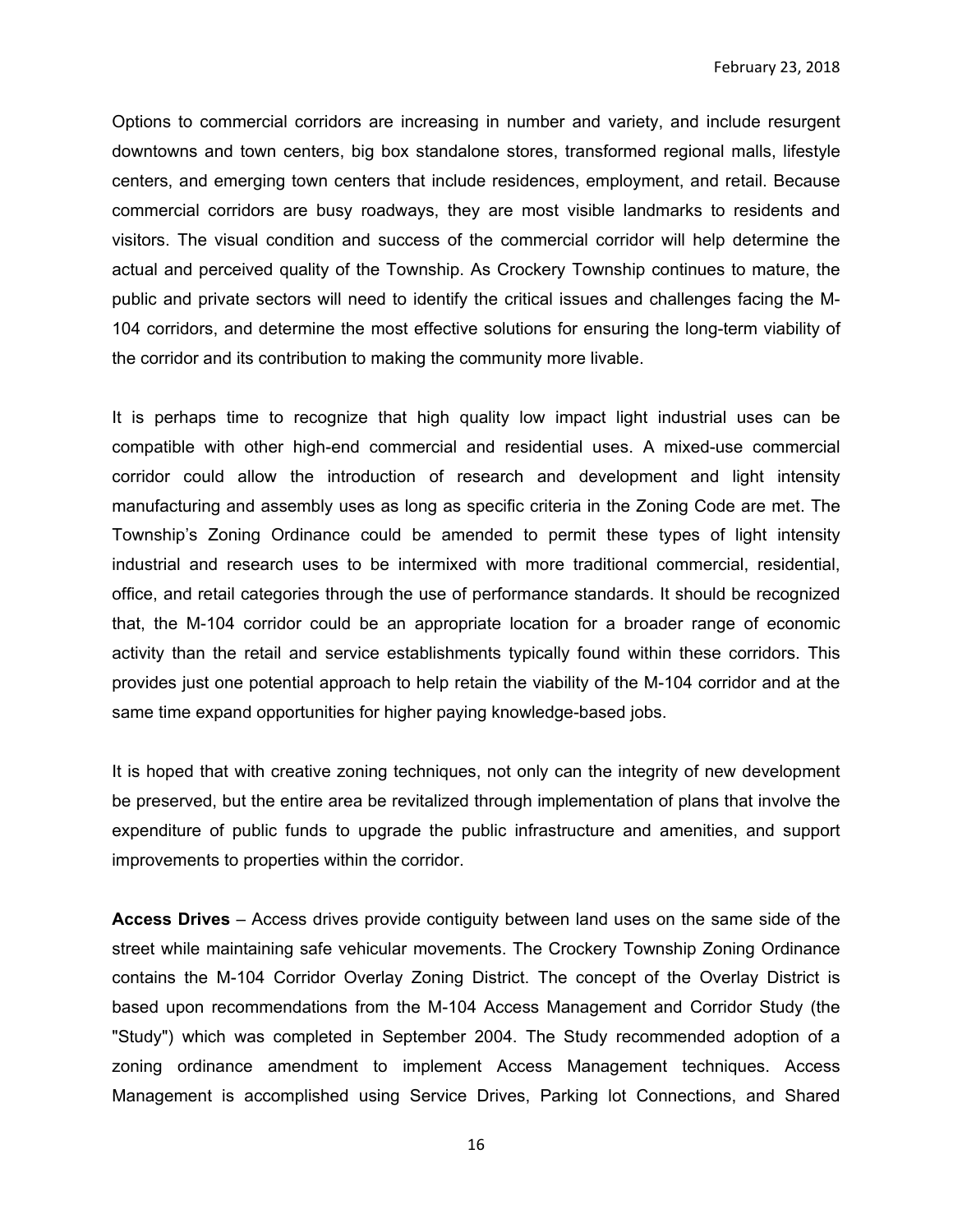Driveways in conjunction with Driveway Spacing standards, Access Management is intended to maintain a safe and efficient flow of vehicular traffic while retaining Reasonable Access to the property.

In addition to incorporating Access Management techniques into the zoning ordinance, a secondary goal of the Overlay District is to maintain and preserve the aesthetic quality of the Corridor. Specific regulations pertaining to signage and natural feature preservation have been incorporated into the Overlay District. Finally, the requirements of the Overlay District help to ensure that the public investment in the road system is maintained and the need for additional capital improvements is postponed to the greatest extent possible.

The standards required by the Overlay District are based upon considerable research and guidelines provided by the Michigan Department of Transportation (MDOT). Significant public input was obtained as the M-104 Overlay District Ordinance was being prepared.

There are basically two types of service drives, *connected parking lots* and *rear service drives*. The use of rear service drives and connected parking lots ensures that traffic is able to safely and efficiently and provides alternative means of access to properties along the Corridor. Rear service drives and connected parking lots are required in all situations within the Overlay District.

- 1. **General** Multi-Family, commercial, office, and industrial properties may be required to install Access for a connection to adjacent lots that are zoned or planned for Multi-Family, commercial, office, or industrial uses.
- 2. **Parking** Front and Rear Service Drives, Parking lot Connections, and Shared Drives are intended, and shall be designed for use exclusively for circulation, not as a parkingmaneuvering aisle. The Planning Commission may require the posting of "no parking" signs.
- 3. **Maintenance** Front and Rear Service Drives, Parking lot Connections, and Shared Driveways shall be privately controlled and maintained by adjoining property owners or other persons who enter into a formal legal agreement together to provide joint maintenance.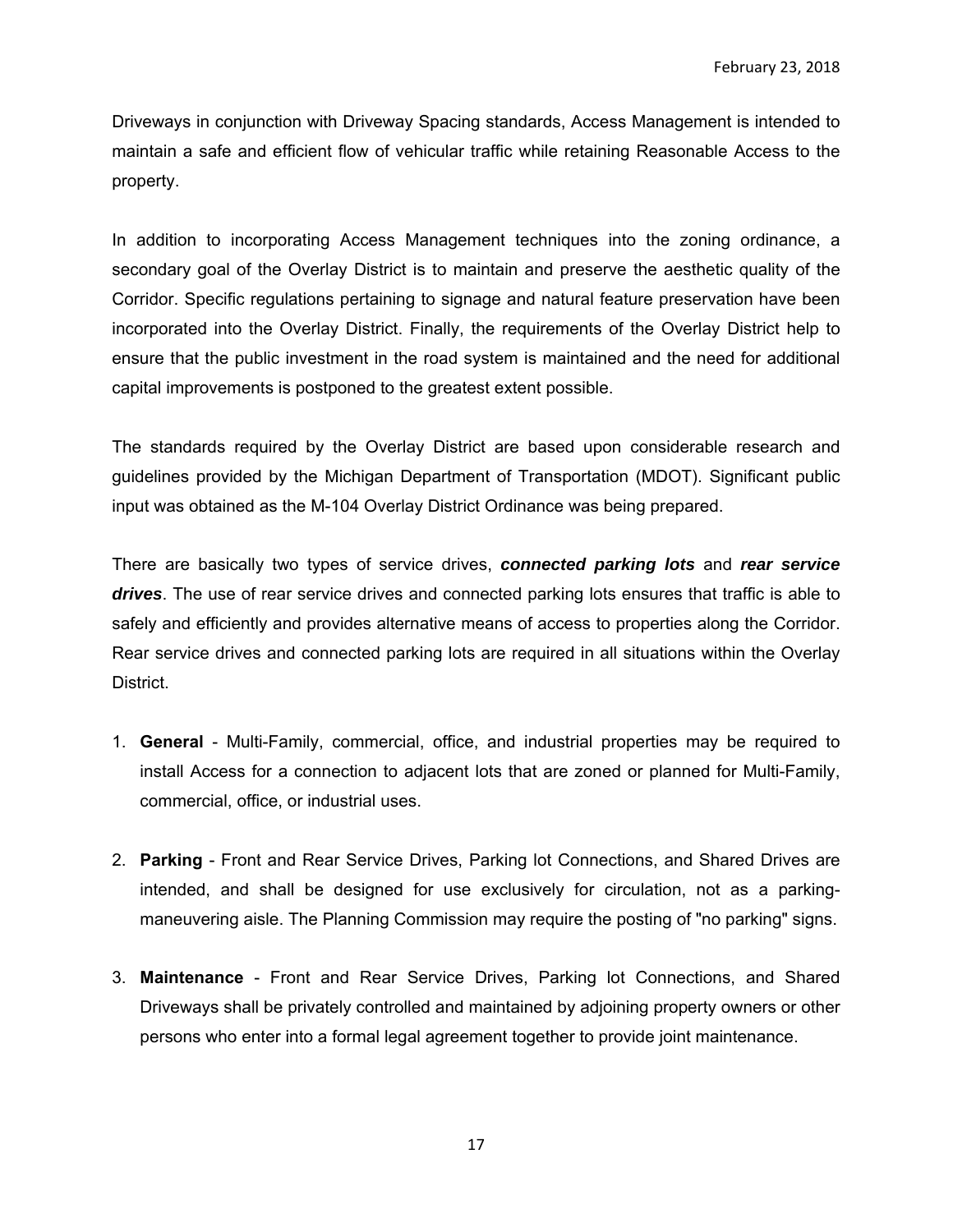# **Figure 4 Proposed Service Drives**

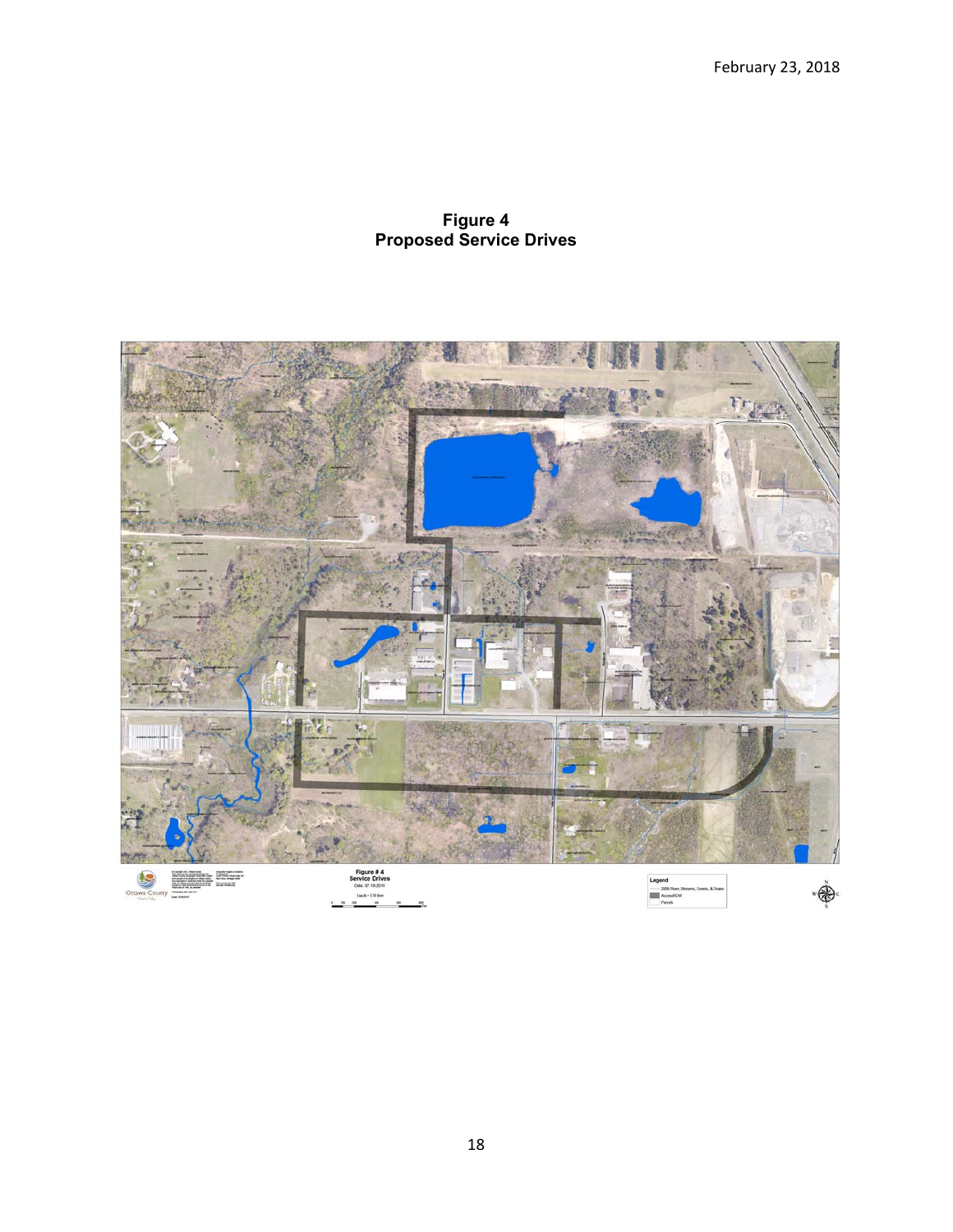# 4. **Front and Rear Service Drives** -

- a) Parking lot Connections and Rear Service Drives are required as shown in Figure 4.
- b) If a Rear Service Drive is proposed, the Planning Commission may allow a decrease in the minimum Setback to the rear service drive.
- c) If two (2) or more existing continuous lots remain undeveloped, the completion of the connected parking lot to the property line may not be required until such time the adjacent contiguous lots develop.
- d) Parking lot Connections and Rear Service Drives shall be approved in accordance with the Crockery Township Design and Construction Standards for Private Streets.
- e) In cases where Parking lot Connections and Rear Service Drives exist, or are proposed on an approved site plan for an adjoining lot, Access may be required via such Street, rather than by direct connection to the Corridor.
- 5. **Identification** Rear Service Drives must have a designated name on a sign meeting the requirements of the Crockery Township Addressing and Street Naming Ordinance.
- 6. **Location** In considering the most appropriate location for a Rear Service Drive, the Planning Commission shall consider the Setbacks of the existing and/or proposed Buildings and anticipated traffic flow for the site. MDOT shall be encouraged to make reasonable allowance of its Right-of-Way for Parking lot Connections when existing Buildings, Structures and conditions warrant.
- 7. **Design** Parking lot Connections and Rear Service Drives, that are not public streets, shall comply with the Crockery Township Design and Construction Standards for Private Streets. Provisions must be made for adequate snow storage.
- 8. **Directional Signs and pavement markings** Directional Signs and pavement markings may be required to help promote safe and efficient circulation. The property owner(s) shall be required to maintain all pavement markings and signs. All Directional Signs and pavement markings shall conform to the standards contained in the current "Michigan Manual of Uniform Traffic Control Devices."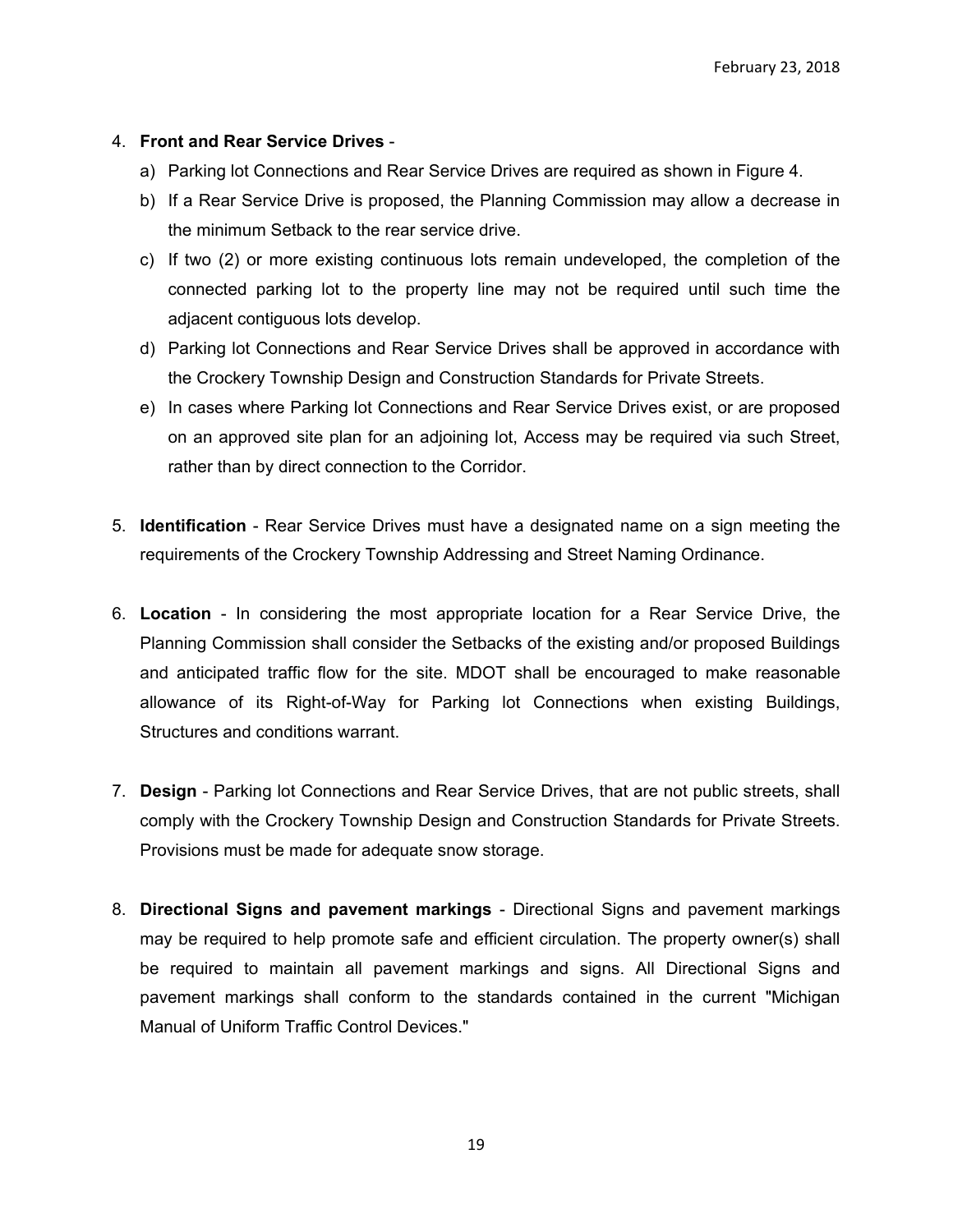9. **Setback** - Parking lot Connections shall have a minimum setback of seventy-five (75) feet, measured from the centerline of the Corridor to the nearest edge of pavement on the Parking lot Connections, as depicted in Figure 7.



**Figure 5 – Parking lot Connections Setback** 

10. **Access Points** - The Planning Commission shall recommend the appropriate location for all Parking lot Connections and Rear Service Drives. The Planning Commission, in conjunction with MDOT, shall make the final approval of all Parking lot Connections and Rear Service Drives.



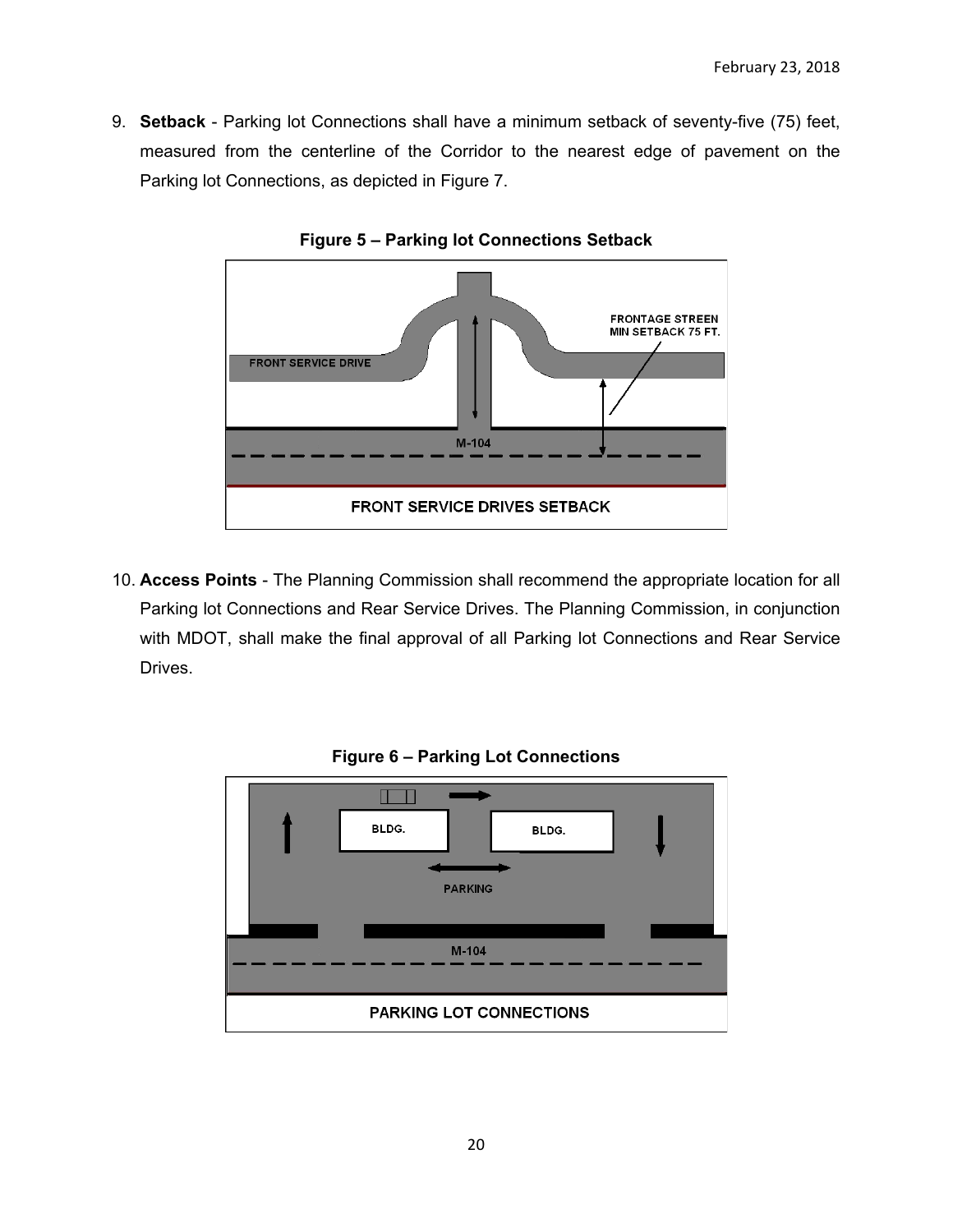- 11. **Parking lot Connections** Where a proposed Parking lot is adjacent to an existing Parking lot of a similar use, providing vehicular connections between the two (2) Parking lots is required. All separate Parking Areas shall use no more than one (1) Access Point or Driveway to all Parking lot Connections. In areas where Parking lot Connections are required, but adjacent properties have not yet developed, the site shall be designed to accommodate the Parking lot Connections.
- 12. **Location** Parking lot Connections may be required to be located where physically feasible, or as recommended by the Planning Commission.
- 13. Developments adjacent to vacant properties may be required to provide easements for future Parking lot Connection(s).

**Operating and Maintenance Agreements** - Operating and maintenance agreements shall be required for all Parking lot Connections. The agreements shall specify who is responsible for enforcing speed limits, parking, repairs, snow removal, and other related vehicular activity. The owners shall also file documentation for any future Buildings or lots subject to the maintenance agreements. Lastly, the maintenance agreements must state that the cost of maintenance is solely the responsibility of the property owners named in the Access Easement.

**Airport Vicinity** - Municipalities located by the Grand Haven Memorial Airpark (Airport) should be aware and/or include requirements of various restrictions, which are imposed on property and/or construction that is located by the airport. Other items effecting airspace around the airport also must be noted. Of course, the main two entities which are most affected are the City of Grand Haven and Grand Haven Charter Township (areas within one mile of the airport). To a lesser extent, the area included does go out from the airport 50,000 feet or about 10 miles. Other items of note are at a 2, 3.7, and 5 mile radius from the airport. A synopsis is included in the "Municipality Letter". Crockery Township is officially within the 3.7 mile radius. However, the limitations at that distance are primarily height and not land use issues. Height limitations are regulated by the "Tall Structures Act" and require that any structure over 200 feet in height to obtain FAA approval.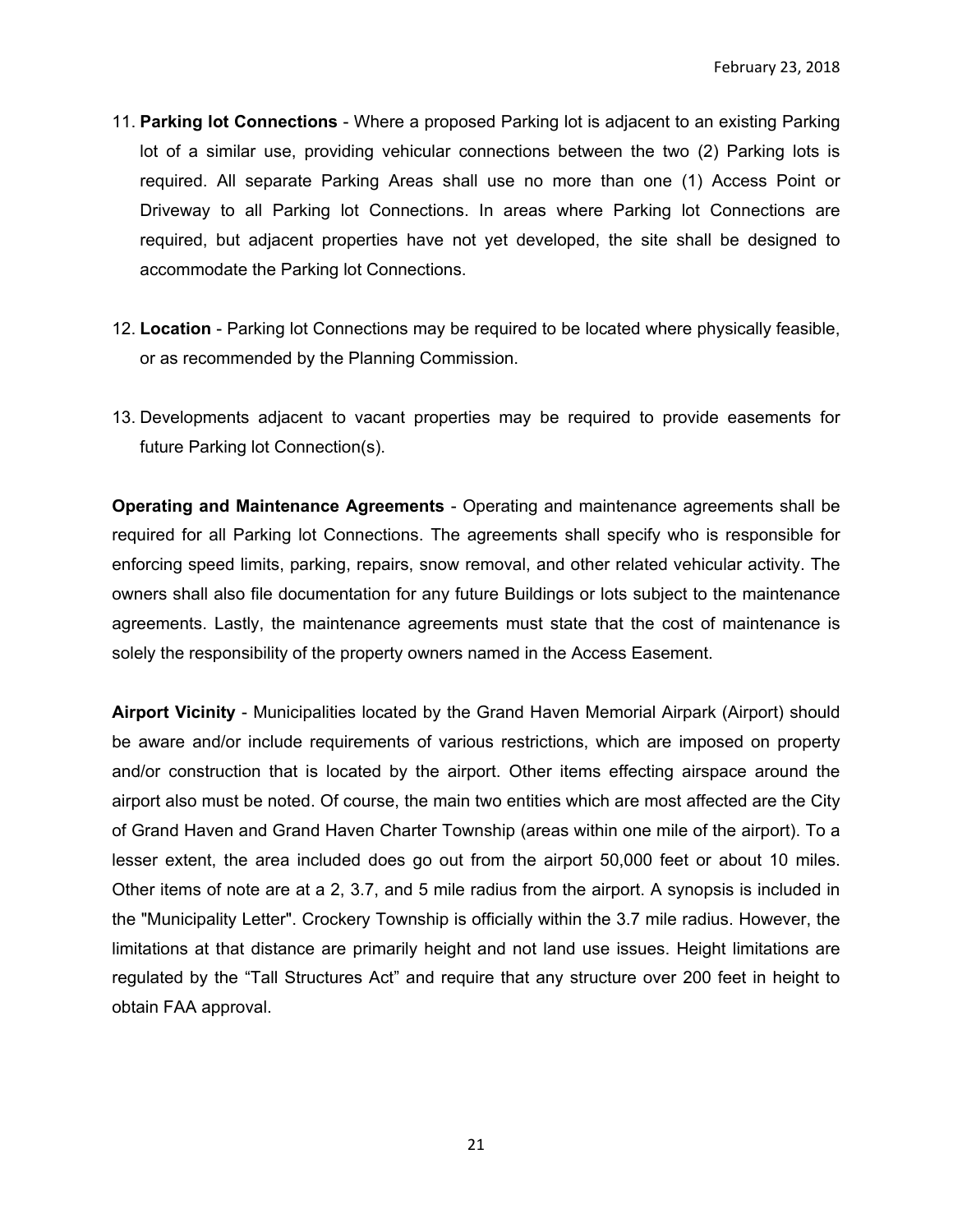An additional related issue concerns the advent of drone operation by individuals. Any drone reaching a height of 400 feet or more requires FAA approval. Any drone within 5 miles of an airport requires airport notification.

#### **Summary – particulars to be considered when located by an airport:**

- (1) Airspace, landing and take-off zones, and Zoning within 10 miles
- (2) Tall Structures and Construction within 3.7 miles (over 200 feet high everywhere)
- (3) Drones and Model Airplanes operating near airport within 5 miles
- (4) Electrical and/or visual Interference
- (5) Seller Disclosure (buying or selling property near airport)

**Growth Policy -** It is recognized that Crockery Township is an integral part of northwest Ottawa County. Intergovernmental relationships involving utilities, transportation (including the freeway system and major highways) recreation, and employment centers are interwoven and interdependent. Past and future development of the Township has been and will continue to be greatly influenced by these various relationships. The Township therefore realizes that it cannot plan for its future development in complete isolation of the needs and growth trends of the balance of the area. Within this general framework, however, the Township also realizes that it is obligated to plan for its future in accordance with the needs and desires of local residents. The following brief statements represent the growth policy as determined by the Planning Commission for the southwest quadrant.

 The Planning Commission recognizes that the potential loss of truly valuable farmland and unique natural resources to development is an irreversible loss not only to local residents but the region, state, nation and future generations. However, there are also instances where historical patterns of nonagricultural activities have interfered with the conservation of truly valuable farmland. It is therefore the intent of the Planning Commission to promote the preservation of truly valuable farmland where parcel sizes exceed 20 or 30 acres, and the conservation of unique natural resource areas such as bayous, wetlands and floodplains. In so doing, thereby directing growth and land uses considered incompatible with these resources, to those areas of the Township, where parcel sizes are smaller, and existing or potential infrastructure supports a higher sustainability for such development.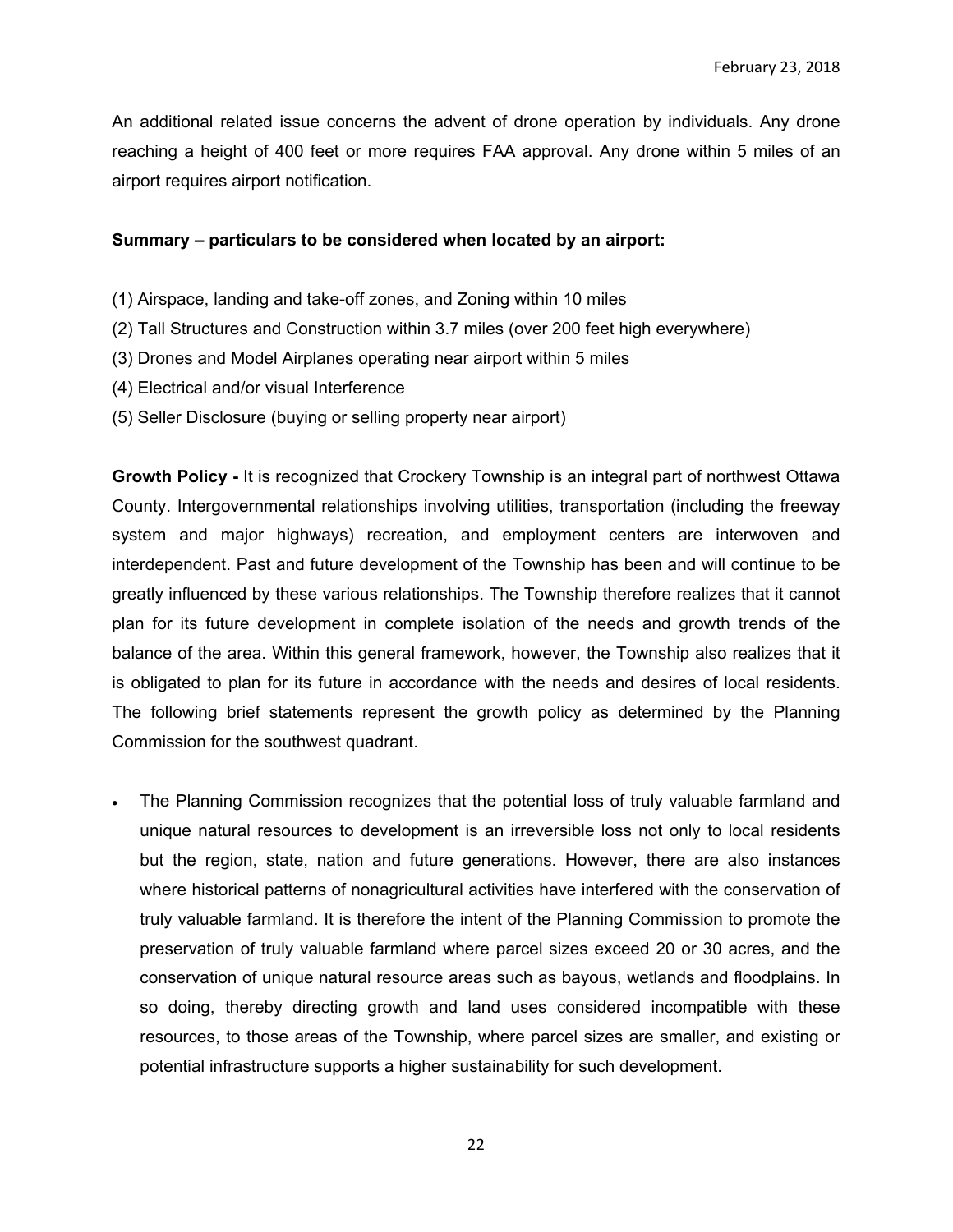Continued development should be allowed in consideration of the natural capabilities of the land to support development and the available services and facilities necessary to assure the continued protection of the public health safety and welfare of all Township residents.

## **Vision Statements -**

Crockery Township is a place where open space is valued and where there continues to be the physical beauty of undeveloped lands. Residents enjoy a rural atmosphere and appreciate the agricultural community. Residents also value the benefits of country living but recognize that controlled change may be necessary. It is important that Crockery Township have a plan for growth. The Township needs to ensure that infrastructure needs coincide with specific areas of growth and development.

### **Goal Statements -**

| Housing – provide environment for investment                                           |
|----------------------------------------------------------------------------------------|
| Economic Development - provide environment for investment and the availability of      |
| commercial services                                                                    |
| Circulation – improve quality of roads, sidewalks and trails                           |
| Community Services – maintain high level of fire protection services                   |
| Community Facilities – expand sanitary sewer and public water services                 |
| Community Design and Land Use – encourage creativity in residential areas              |
| Natural Resources – preserve bayous, wetlands and floodplains                          |
| Cultural and Historic Resources - preserve historic sites and buildings                |
| Open Space and Recreation - promote a comprehensive park system                        |
| Active Farming – maintain agriculture and the importance of generally accepted farming |
| methodology and practices and operations                                               |

# **Planning Goals** -

**1. Encourage the majority of new development to locate in areas where public utilities can be most efficiently provided.**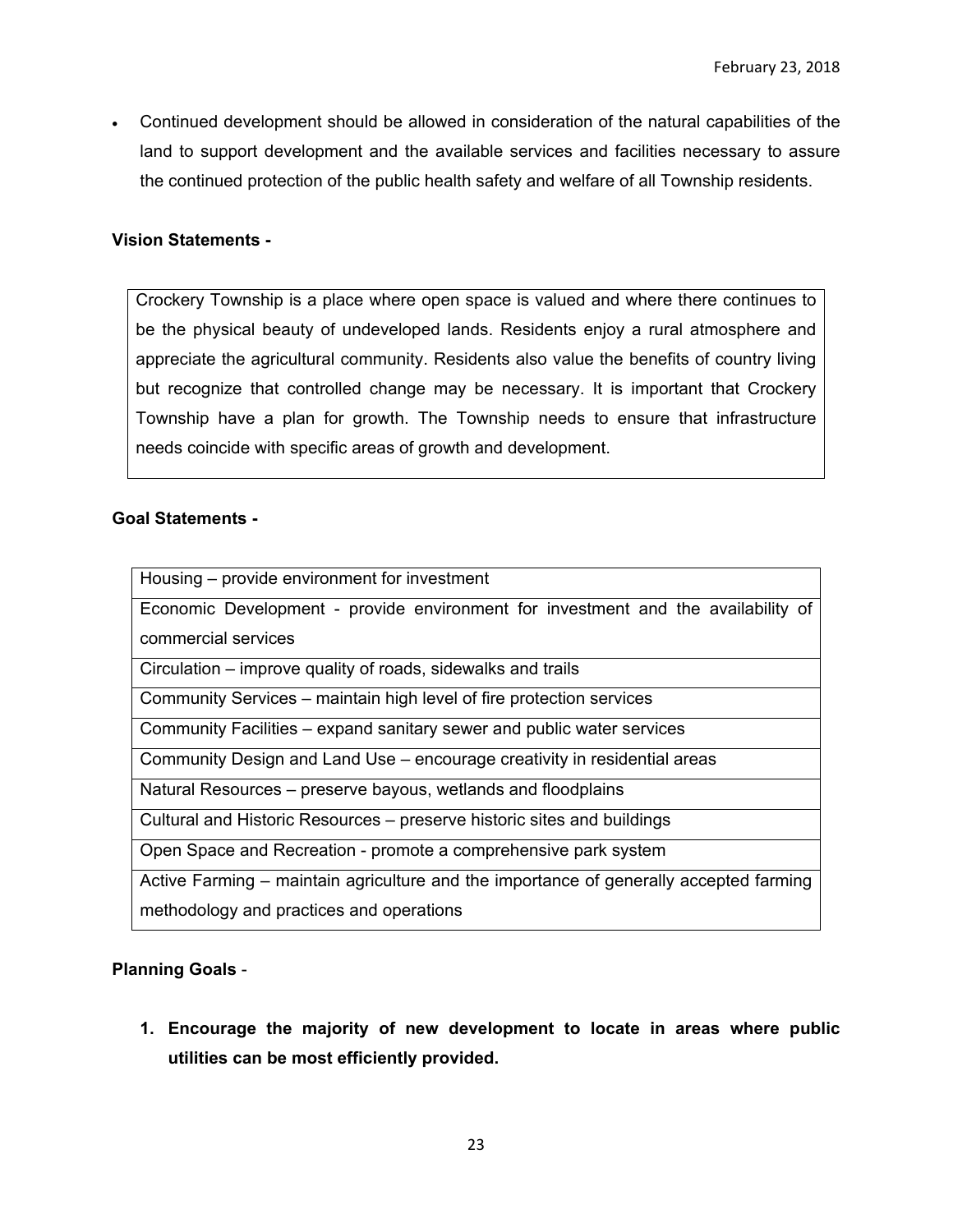- Maintain the primary residential zoning in the Leonard Road corridor, along  $144<sup>th</sup>$ Avenue, and on Garfield Drive/138th Avenue.
- Maintain larger parcel sizes and Agricultural zoning in the truly valuable agriculturally areas and the Spoonville Gun Club.
- Encourage appropriate residential densities in specific areas depending on availability of utilities, road conditions, and environmental characteristics.
- Encourage higher density mixed-use development along the M-104 corridor.
- **2. Accommodate commercial and mixed-use commercial and residential land uses along the M-104 (Cleveland St.) corridor.** 
	- Continue to implement the M-104 Overlay Zoning District provisions and maintain close cooperation with MDOT officials on any development which affects the M-104 corridor.
	- Consider adding new mixed-use industrial/commercial/residential performance standards in the Planned Unit Development (PUD) section of the zoning ordinance to allow greater flexibility in the use of large parcels on the south side of M-104 in the C-2 zoning district.
	- Encourage expanded community services and infrastructure to serve the commercial and residential development in this area.
- **3. Promote the preservation of unique natural resources and truly valuable agricultural land uses.** 
	- Implement policies in Agricultural areas to discourage residential incursion.
	- Preserve truly beneficial agricultural lands.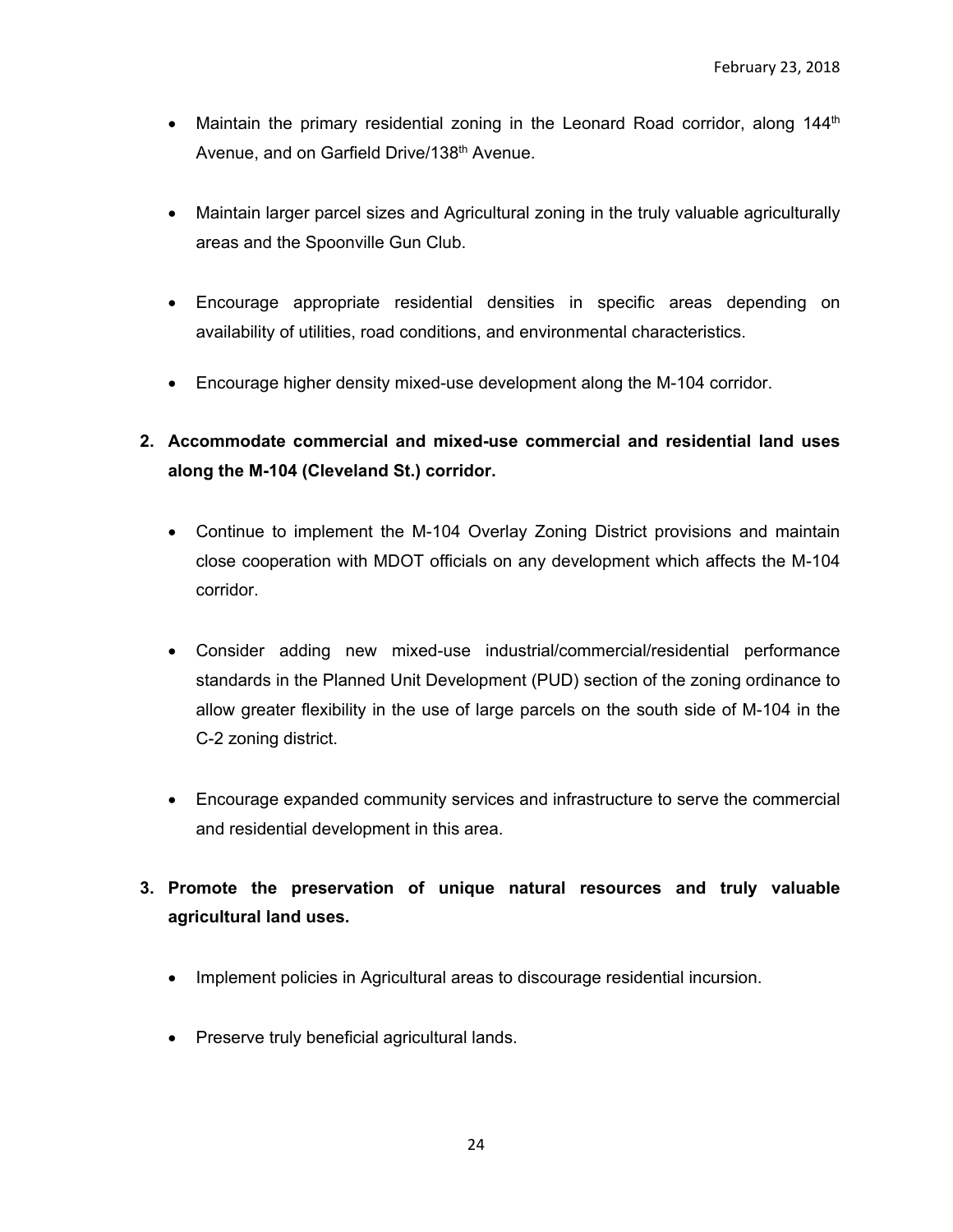- **4. Limit development in areas with high water tables or in ecologically sensitive areas.** 
	- Identify ecologically sensitive areas and those areas with high water tables and retain zoning which would prevent over development.
	- Cooperate with the MDEQ and Ottawa County Water Resources Commission, to identify and limit development in ecologically sensitive areas.
	- Protect and preserve natural features, areas with high water tables and ecologically sensitive areas.

# **5. Public participation**

- Routinely provide residents with the opportunity for input into the decision-making process through public meetings.
- Maintain cooperation with neighboring units of government for the provisions of utilities, the sharing of services, and the addressing of common issues and problems as a means of holding down overall costs and expense to the taxpayer while at the same time maintaining local control over the decision-making processes.

Accomplishing these goals will require appropriate land use policies and perseverance. The implementation of these policies is the responsibility of the Planning Commission and Township Board.

# 1. *Agricultural Preservation Policy -*

- Promote the enrollment of truly valuable agricultural land into the Farmland and Open Space Preservation Act (Michigan Public Act 116).
- Discourage nonagricultural activities within areas having truly valuable agricultural land.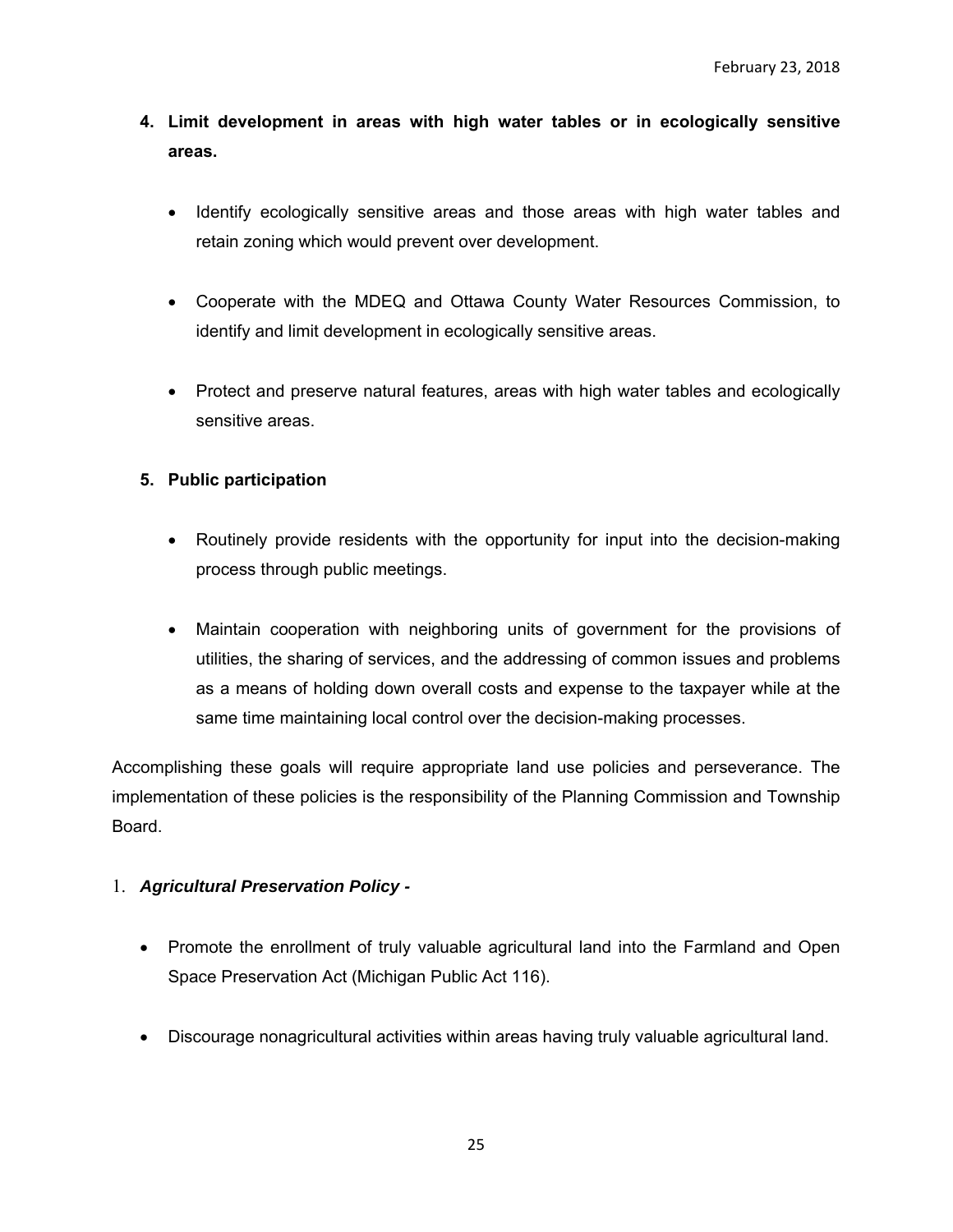- Avoid the extension of water and sewer utilities within agricultural areas as a means of discouraging non-farm uses in such areas.
- Discourage the fractionalization of farmland brought about by scattered rural housing development.
- Strive to have all parcels of 20 acres or more acres actively involved in farming be zoned agricultural.
- Promote coordination between zoning and other land use controls relative to farmland and property tax assessing measures.
- 2. *Residential Land Use Policy* 
	- Protect residential areas from the encroachment of incompatible land uses.
	- Discourage the process of scattered, rural housing in areas of important and prime farmland.
	- Encourage residential development in areas nearest existing or proposed utilities.
	- Ensure that the areas intended to support the highest densities of residential development are within reach of existing or planned public utility extensions.
	- Limit the density of future residential developments that locate in areas that cannot be economically provided with public utilities and consider the natural limitations of soils to accommodate on-site septic systems and the potential pollution of groundwater supplies.

# 3. *Commercial Land Use Policy -*

 Accommodate a mix of commercial establishments which offer a variety of goods and services to meet the needs of the area's population, the traveling public and regional trade.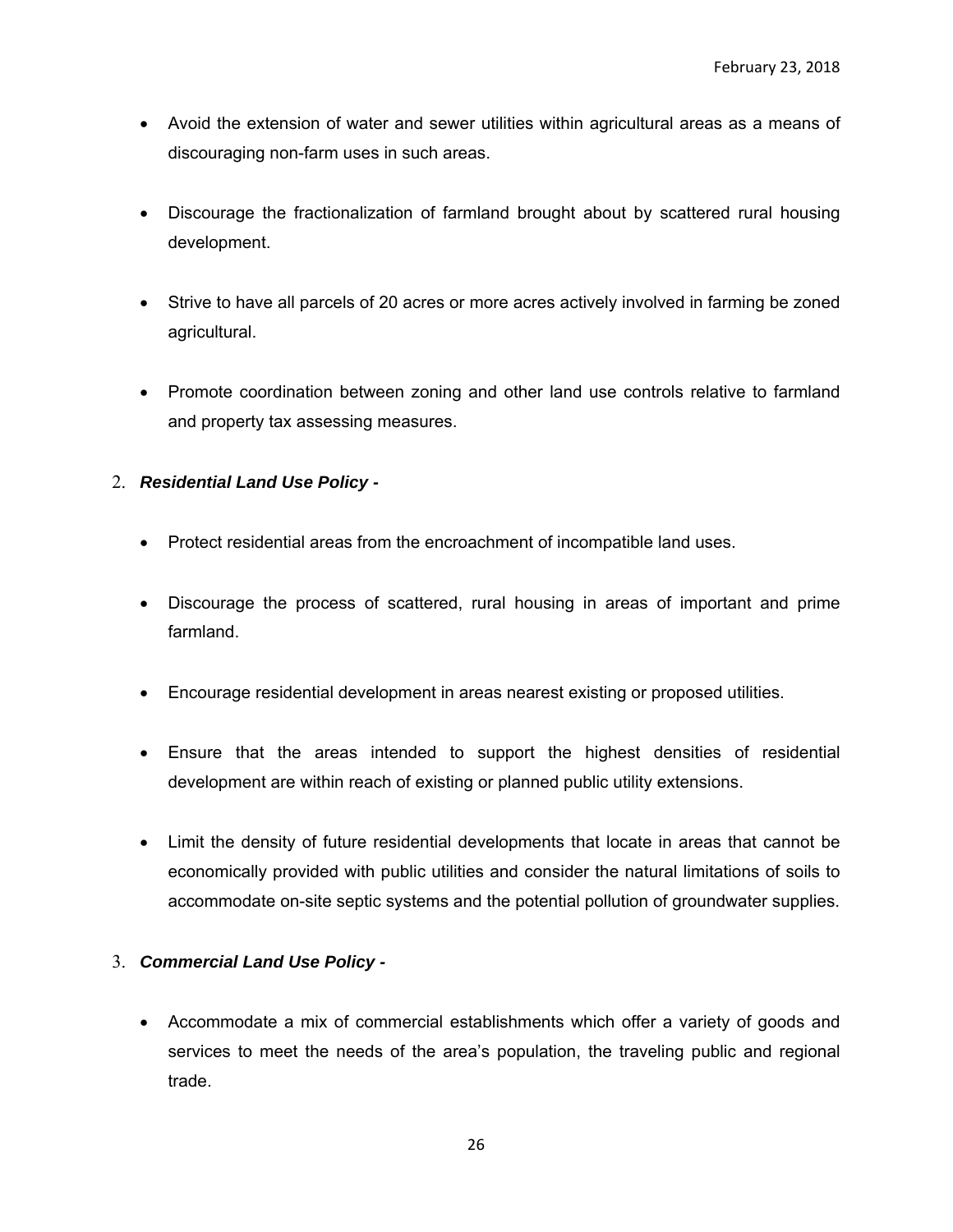- Encourage pedestrian facilities, sufficient parking and attractive appearances for commercial development.
- Discourage commercial sprawl and strip development.

# 4. *Environmental Policy -*

- Promote the conservation and wise use of the Township's natural resources, including woodlands, water features, wetlands and open spaces.
- Prohibit development in floodplains and discourage development in other environmentally sensitive areas of the Township in order to minimize the potential for property damage and public health hazards.
- Minimize air, water, and noise pollution.

# 5. *Recreational Facilities Policy-*

- Encourage open space areas and recreational facilities as part of future subdivisions, planned unit development, and other major residential developments.
- Give priority to recreation development in pathways, trails, walking networks and scenic areas.
- Encourage cooperation with other units of government and area schools to develop and expand recreational facilities and programs for public uses.

# 6. *Transportation Systems Policy-*

- Direct road improvements toward areas where growth is desired.
- Ensure that growth areas are adequately served by access to major collector streets and thoroughfares.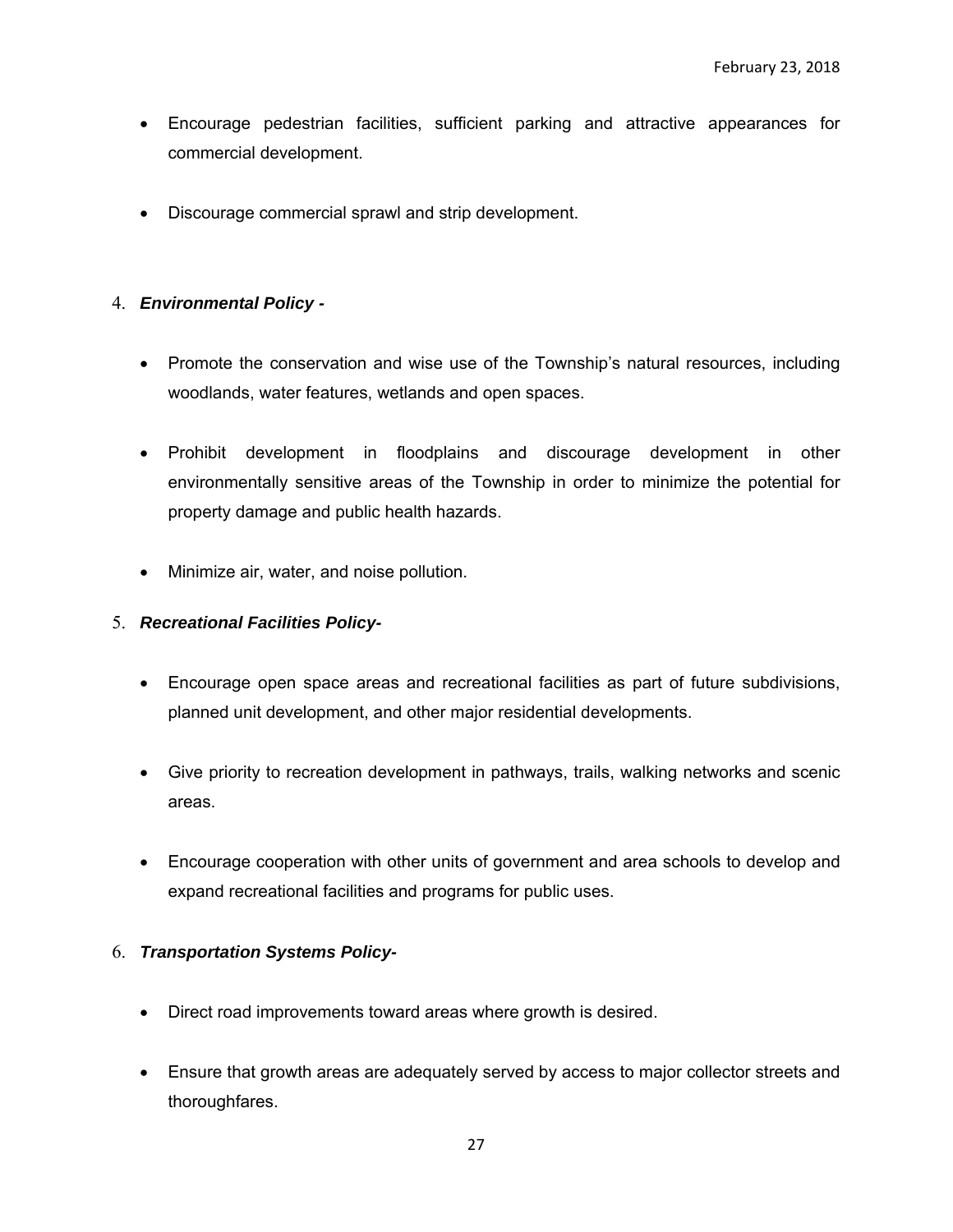- Direct road improvements to the worst situations first.
- Assess the traffic impacts of all proposed developments or the location of future streets.
- Discourage dead-end streets.
- Ensure the functional capacity of existing roads, minimizing conflicts between through traffic and local traffic by regulating land uses, building setbacks, driveway openings, and where appropriate, encouraging the development of front or rear access service drives.
- Cooperate with the Ottawa County Road Commission and the Michigan Department of Transportation. Crockery Township will encourage these agencies to undertake the necessary studies and to take the necessary steps to ensure that problem areas within their jurisdiction are dealt with in a timely and efficient manner.
- See Figure 4 that illustrates the proposed service drives adjacent to M-104 and new roads to connect the proposed industrial area north of M-104.

# 7. *Public Utilities, Facilities, and Services Policy -*

- Provide the necessary public utilities and services to accommodate the growth of the area's population while minimizing costs to the taxpayer through proper planning.
- Support the expansion of sanitary sewer and public water within the M-104 Corridor.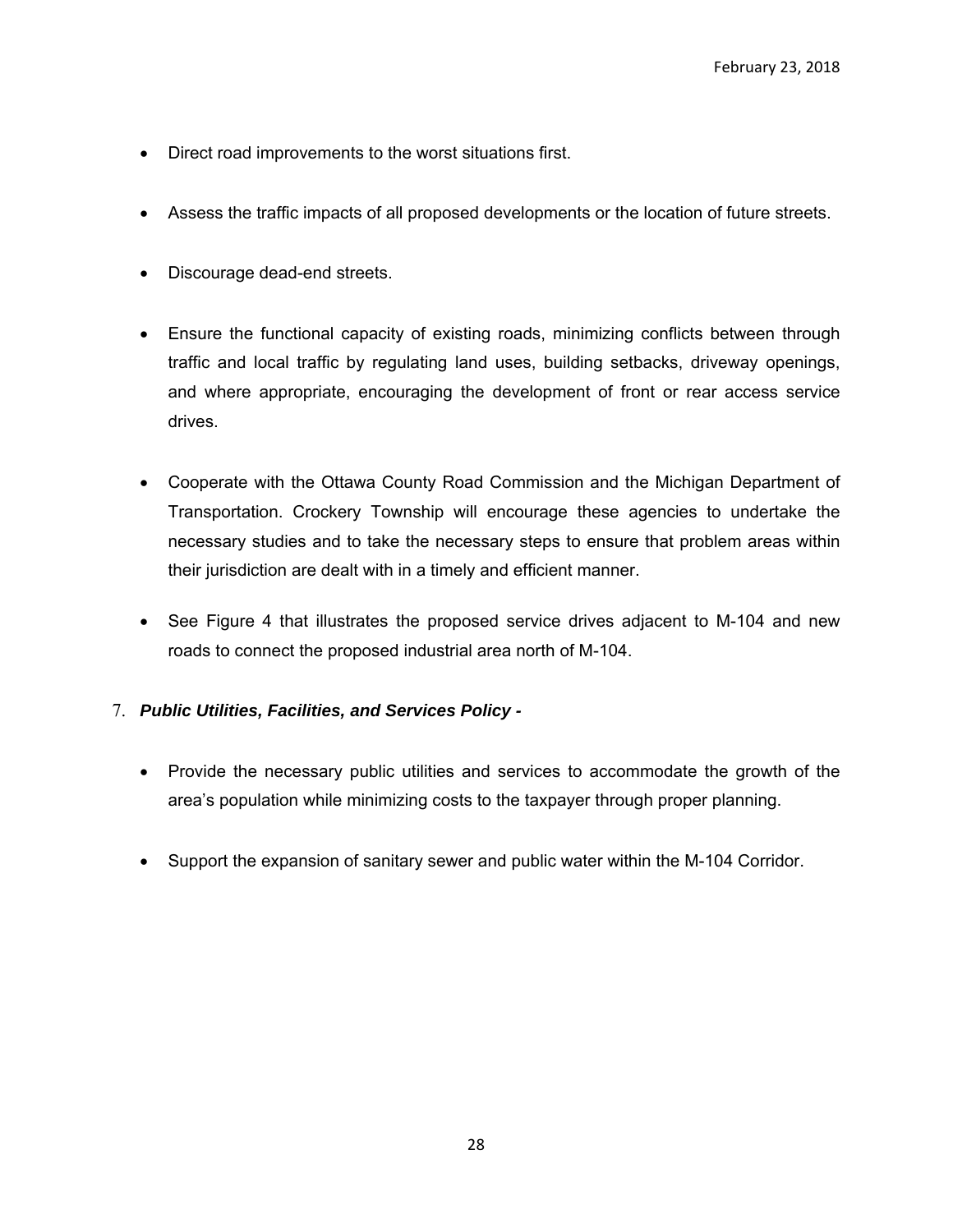# **CHAPTER 4 ZONING PLAN**

The Future land use and zoning plan for the southwest quadrant contains several components. There are basically 6 different land uses classifications. They are:

AG-1 Agricultural Open Space AG-2 Rural/Agricultural Preservation C-2 General Commercial I-1 Light Industrial R-2A Low Density Residential RE Rural Estates

### **AGRICULTURAL PRESERVATION (Agricultural 1)**

The agricultural preservation district (AG-1) includes the rural areas of the Township which contain primarily USDA designated prime or unique farmlands, capable of producing high yields of crops or specific high value crops. Establishment of the agricultural preservation district is intended to promote agricultural activity as the priority land use within this area and to promote the conservation of rural qualities such as wood lots, wetlands, and meadows. AG-1 areas also include the Spoonville Gun Club which is currently allowed in the AG-1 zoning district. Approximately 50% of the area designated AG-1 consists of property owned by the Gun Club. Through the implementation of a 40-acre minimum lot size, this classification is also intended to lessen the adverse effects of residential sprawl development along rural roadways.

#### *Implementation Measures*

- 1. Encourage the enrollment of farmlands in the Farm Land and Open Space Preservation Program and the dedication of conservation easements to land trusts (P.A. 116).
- 2. Through zoning regulations, discourage residential development that does not directly serve farm families and farm workers.
- 3. Encourage the majority of residential development to occur in areas least suitable for farming activities and closer to public services and utilities.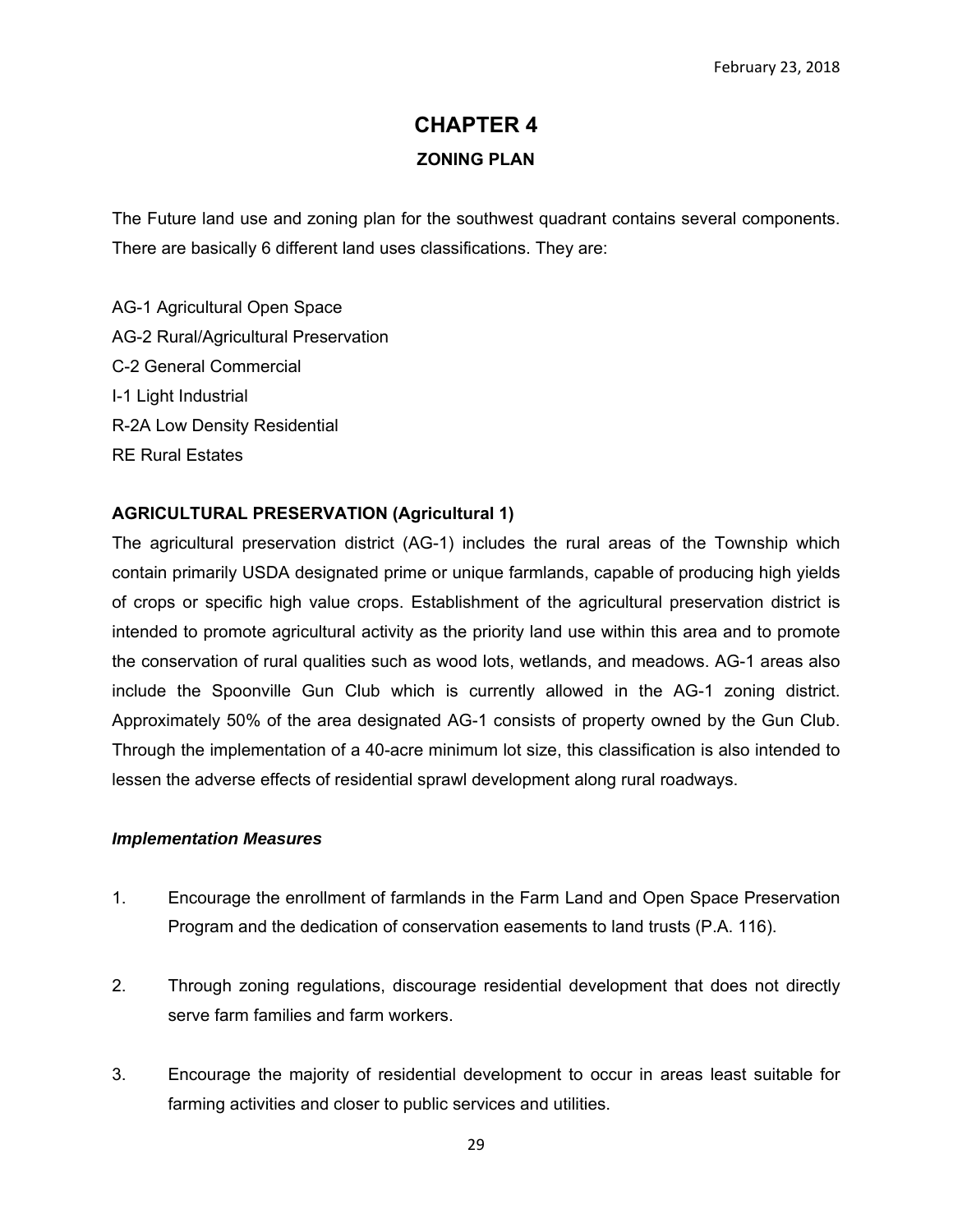- 4. Large lot zoning is intended to discourage residential uses in favor of agricultural uses, and valuable natural resources. Requiring large lots for individual homes can have a detrimental effect by increasing the cost of services per home site and taking large parcels out of agricultural production. However, large lot zoning has been in effect for many years in the Township. It is recommended that the minimum lot area not be reduced to less than 40 acres per lot. The principal purpose of large lots is to provide some land in the community for a permanent rural residential lifestyle. This lifestyle is just one of a full range of lifestyles offered in a community through development codes balanced with other lifestyles necessary for the full economic functioning of the locality.
- 5. Quality farmland on high ground should be retained in the Agricultural Preservation Zoning District and not purchased by public entities for parkland, preserves, or recreation areas. It should be used as agriculture or for extremely low-density residential development.

### **MODERATE AGRICULTURAL (Agricultural 2)**

As a means of promoting the preservation of the Township rural qualities, this plan proposes the designation of a moderate agricultural district in certain parts of the planning area. Extensive development would be discouraged and rural land uses such as a very low-density single-family homes and farming would be promoted. The moderate agricultural district provides valuable benefits in terms of natural drainage, aesthetic and natural wildlife habitat. Several areas are typified by wetlands and/or soils ill-suited for intensive development.

While the use of land for agriculture is valued in this area, it is not as heavily emphasized as in the agricultural preservation district. Low-density residential uses not related to farm uses and farming is therefore regarded as compatible. The development desired is rural in character with an approximate average density of one dwelling unit per ten acres.

#### *Implementation Measures*

1. Provide for very low-density development while maintaining and protecting the natural and rural character of the Township.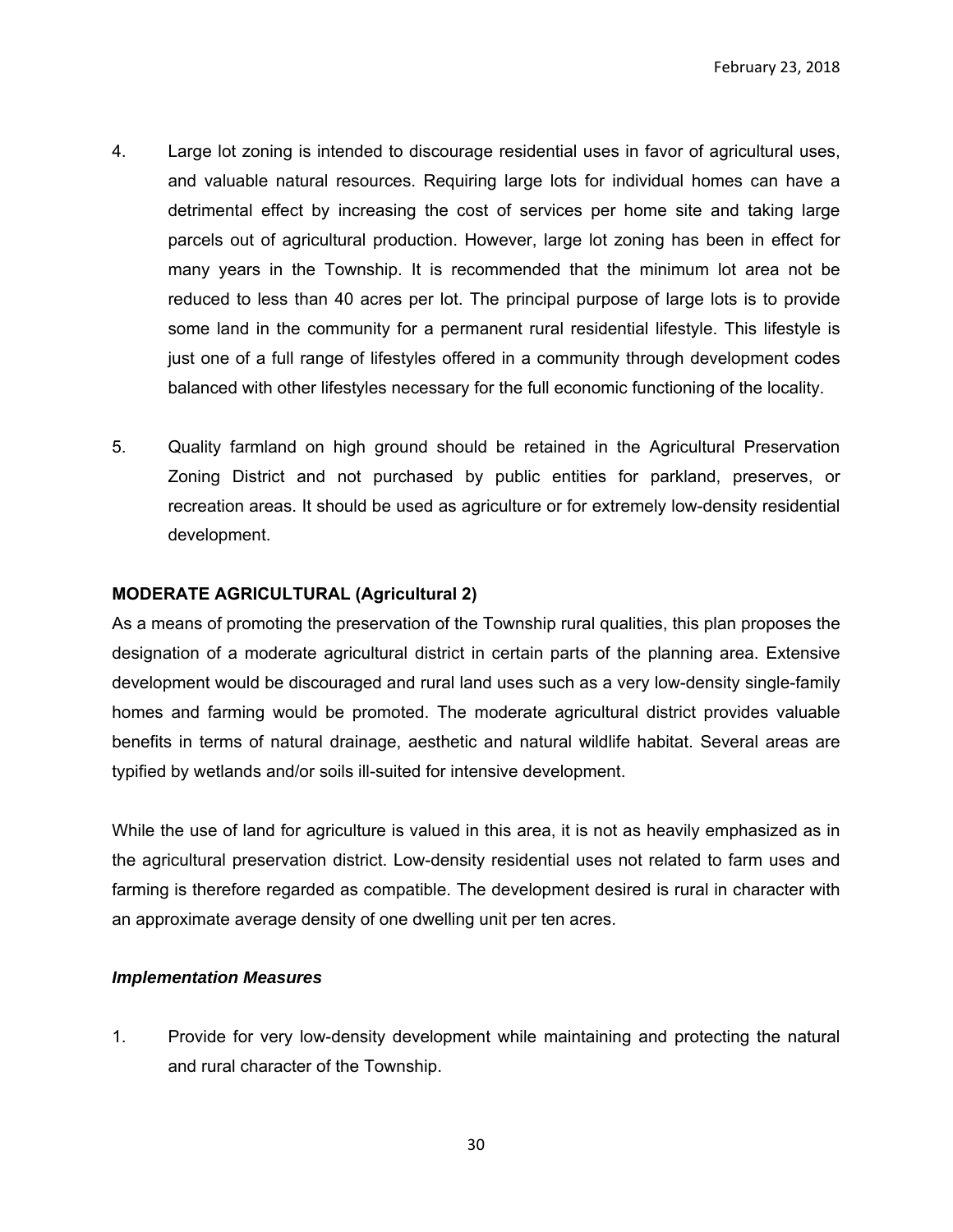- 2. Minimize the potential for environmental degradation that could occur should intensive development be allowed in areas requiring extensive earthwork or on soils with limited ability to handle on-site septic systems.
- 3. Maintain the use of zoning regulations such as the existing *Agricultural 2*, and requirements relative to permitted and special uses as well as the current minimum lot area requirement of ten acres.
- 4. Because of the expense and loss of land for lots, most private streets use dead-ends instead of creating a second entrance. Dead-end streets should be discouraged but not prohibited. Future access to adjacent vacant land should be required for all residential developments greater than six (6) lots.
- 5. Parcels of 10 acres or more but less than 40 acres should all be zoned in the Moderate Agricultural District (AG-2).

# **RESIDENTIAL DEVELOPMENT AREAS**

As is typically the case in a growing community, residential land uses account for the largest land use category. This land use has been broken into five distinct categories: (1) Rural Estate Residential, (2) Low Density Residential, (3) Moderate Density Residential, (4) Village Mixed Use, and (5) Multiple Family Mixed Use Residential. Each category of residential land use is differentiated by its location, permitted density, and relationship to other land uses.

# **RURAL ESTATE (Single-Family) – (R-1A)**

The categorization of land as Rural Estate Residential closely follows the current pattern of development within the Township. This land use classification has a dwelling unit density of one (1) dwelling unit per five (5) acres. Much of this area has been formerly designated in the AG-2 zoning district classification. Public sanitary sewer is generally not available in this designation nor is it planned at this time, which should limit dense development. Public water is available in some of this area. Much of this area has evidence of wetlands, high water tables or hydric soils creating general limitations on development.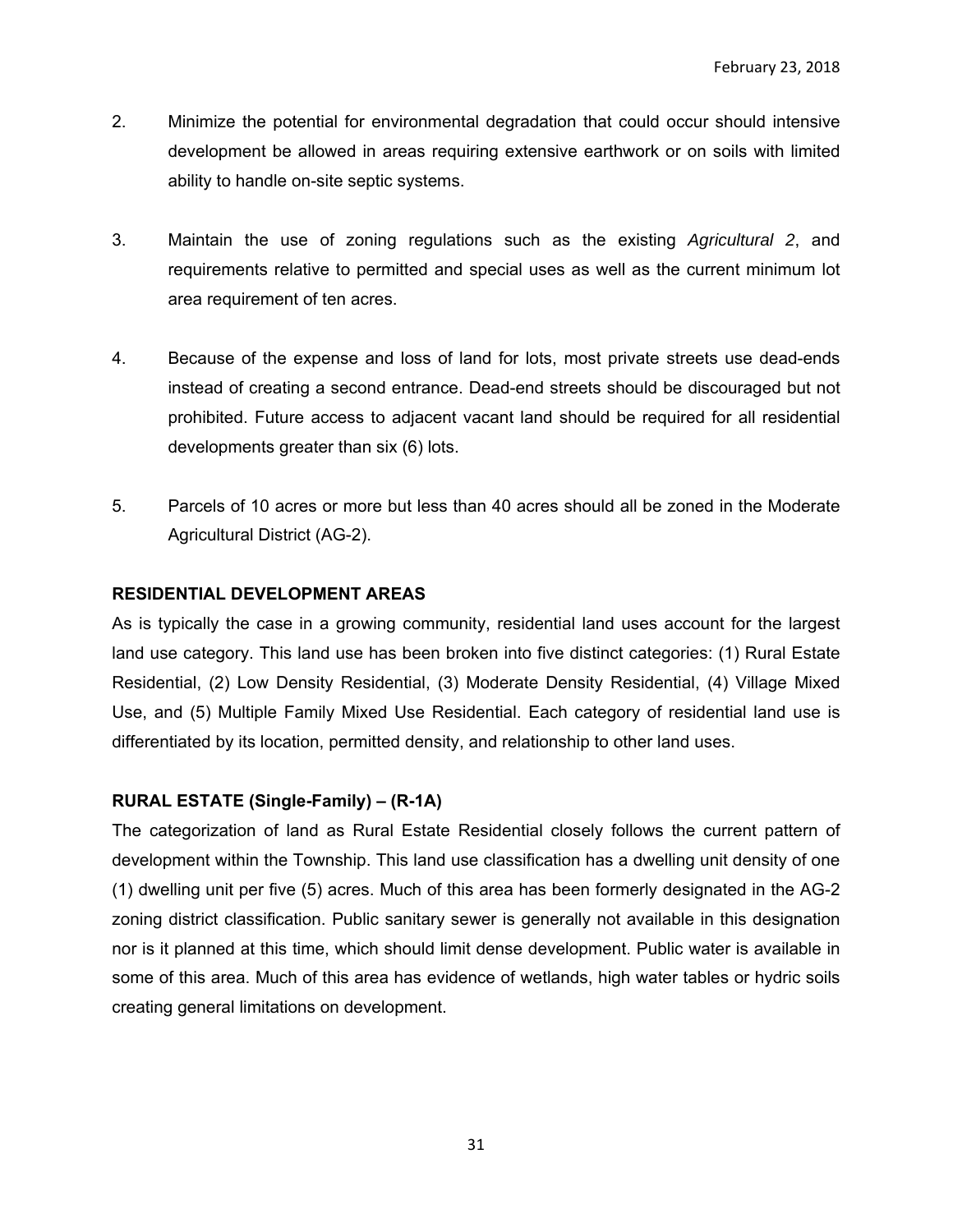#### *Implementation Measures*

1. Lot sizes should be a minimum of 5.0 acres with a minimum lot width of 330 feet.

# **LOW DENSITY SINGLE-FAMILY – (R-2A)**

The Low-Density Residential Development areas are typically found in the west one-half of the Township. Residential densities should be approximately one (1) dwelling unit per acre, which provide the landowner with the flexibility to design with the natural terrain and features where there might be sensitive environmental areas. The use of cluster housing and open space subdivisions is possible to provide the utmost flexibility for site and building layout. Steep slopes should be protected and natural feature buffers put in place where resources exist.

### *Implementation Measures*

- 1. Develop and maintain restrictive zoning regulations for the low-density residential district which would limit conflicting uses.
- 2. Some of the land ultimately intended for low-density residential use is presently zoned within the AG-2 Rural Agricultural Preservation District. It is recommended that necessary rezoning be done incrementally based on the demand for home-sites of the size permitted within the district. Further, the priority would be to convert land in rural estates to this higher density land use before rezoning agriculturally zoned lands.
- 3. In Low Density Residential areas, dead-end streets should be limited to serving ten parcels or less. Low Density Residential developments serving more than ten parcels would need to have secondary access or provide easements for future connections to vacant adjacent parcels, except where topography or previous land divisions or other circumstances make extensions of streets impractical. This should have the effect of reducing the density of development and maintaining the character of these areas.
- 4. Lot sizes should be a minimum of 1.0 acres with a minimum lot width of 150 feet.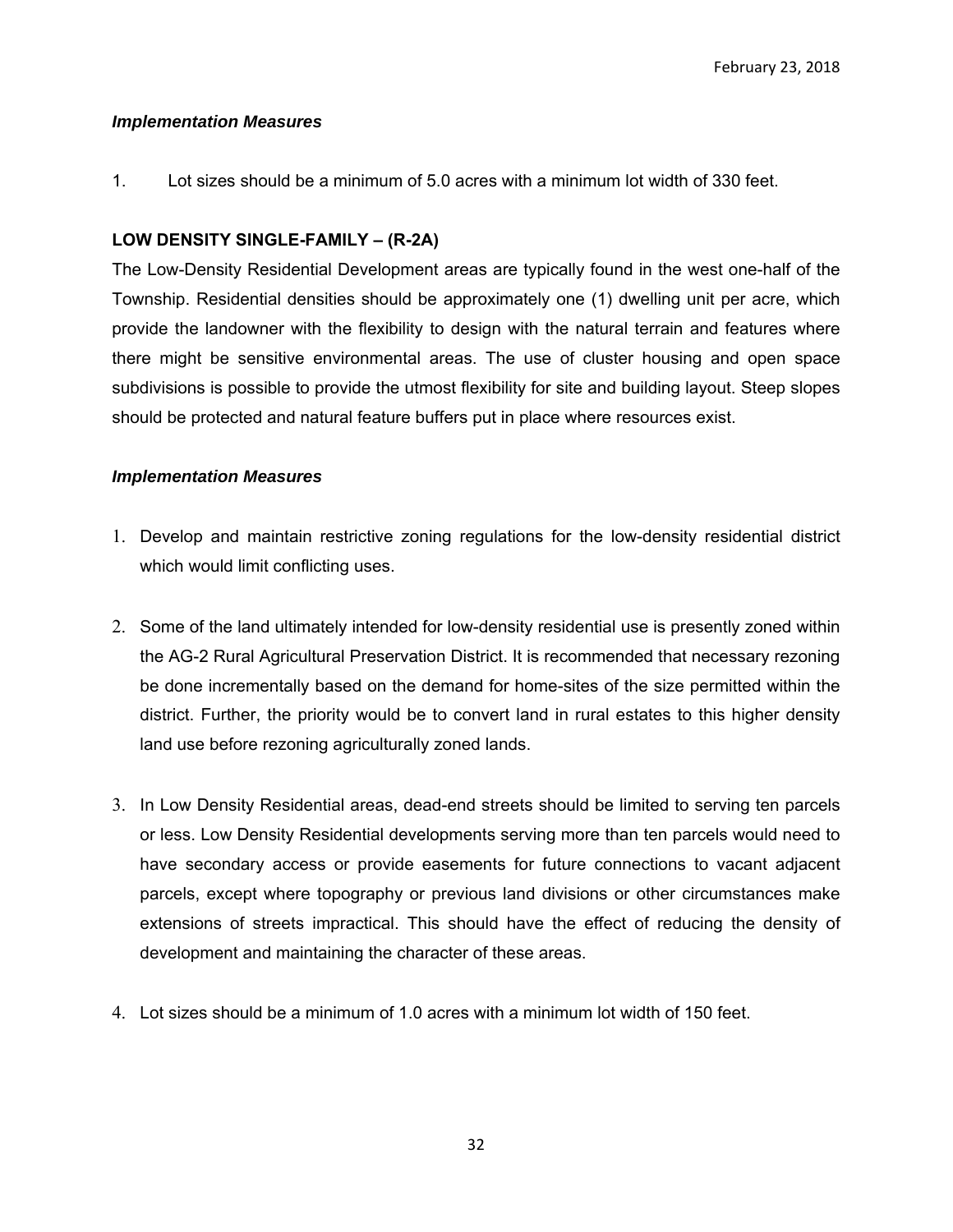#### **MODERATE DENSITY SINGLE-FAMILY – (R-3)**

This classification reflects the development pattern of residential neighborhoods where development patterns have occurred on small lots. The use of Planned Unit Development provisions can accommodate a variety of housing types could be permitted including single family homes, and perhaps duplexes.

This planned area assumes single-family homes, generally within the range of 2 to 4 dwellings per acre. As is often the case, the availability of infrastructure is a significant determinant of where new residential land uses will be located. Much of that portion of the township currently served by public water is planned for this use, as well as those areas where sanitary sewer and water could potentially become available. Residents would have access to services and amenities, such as schools, parks, and neighborhood retail shops, within a short drive from home.

Similar in intent to the existing R-2 Medium Density Residential District, these proposed higher density areas are envisioned to accommodate logical extensions of existing higher density types of residential growth as well as development near and around the settlement of Nunica. The areas designated are inclusive of soils that for the most part appear capable of supporting higher densities of development with septic systems. To insure public health, only those areas that appear the most cost effective to serve with future extensions have been designated for this category of uses.

Soils in these areas are generally capable of supporting these densities, but the need for the eventual extension of public sewer should be taken into account. As a result, only those areas presently served by public water or which are within easy reach of eventual water/sewer connections are included. The rezoning of land to moderate density single family residential should be predicated on the availability of public water, public sewer or high perk of soils. Varying standards for parcel sizes could be distinguished based on (1) not having sanitary sewer, or (2) being served by sanitary sewer.

#### *Implementation Measures*

1. Develop and Implement Open Space and Planned Unit Development Zoning provisions that would allow flexibility in the design of higher density developments.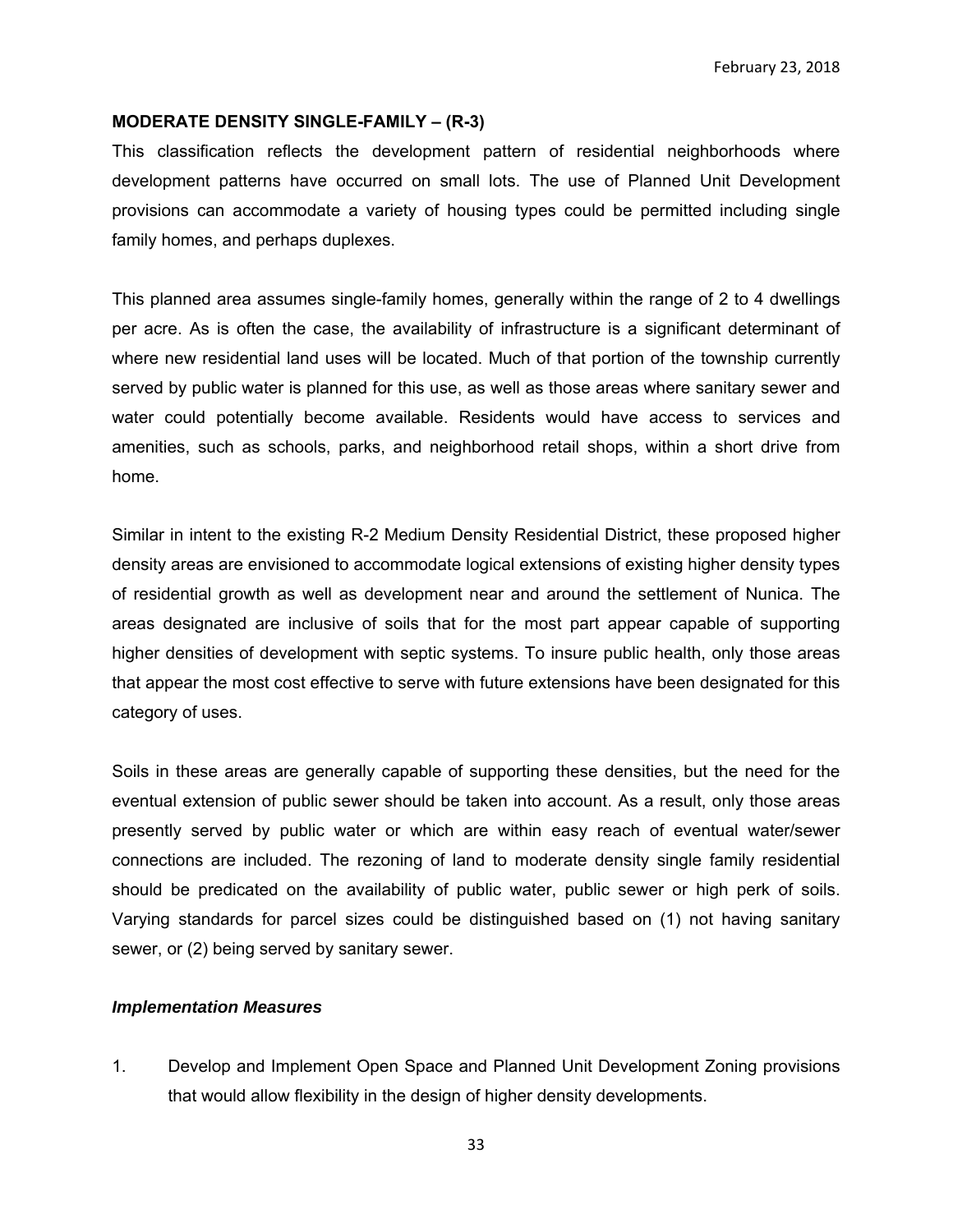- 2. Limit the density for areas designated as Moderate Density Residential to no more than four units per acre unless provisions for public sewer and water are made.
- 3. Defer the rezoning of identified Moderate Density Residential lands until specific applications are made.
- 4. Dead-end streets could be prohibited in the Moderate Density Residential areas except in cases of extraordinary circumstances. However, in these areas, private streets should be limited. This should have the effect of creating interconnected streets and compact neighborhoods in keeping with the intended density of development in these areas.
- 5. Designate adequate land in the Sub Plan to accommodate Moderate Density Single Family Residential development.
- 6. Lot sizes should be a minimum of 10,000 square feet with a minimum lot width of 70 feet for parcels not served by sanitary sewer and 6,500 square feet with a minimum lot width of 60 feet for parcels that are served by sanitary sewer.

#### **COMMERCIAL DEVELOPMENT AREAS**

Controlling the pattern of commercial development is a critical step toward eliminating the sprawling tendencies of many commercial strip malls and "big-box" retail establishments. In order to differentiate the different types of commercial development recommended in the plan, this land use was broken into three sub-categories: Neighborhood Commercial, General Commercial, and Highway Commercial. Access management should be implemented to control site design issues relating to access and driveway placement, signage, and setbacks.

#### **GENERAL COMMERCIAL – (C-2)**

The intent of the General Commercial areas is to serve larger residential neighborhoods and transient customers. These areas should balance the needs of vehicular traffic and pedestrians, and be developed based on the type and intensity of the land use. General Commercial districts would consist of compact retail business and would include retail, convenience stores, eating and drinking establishments including fast-food restaurants, sales or service of new and used automobiles, private recreation uses such as miniature golf courses and golf driving ranges,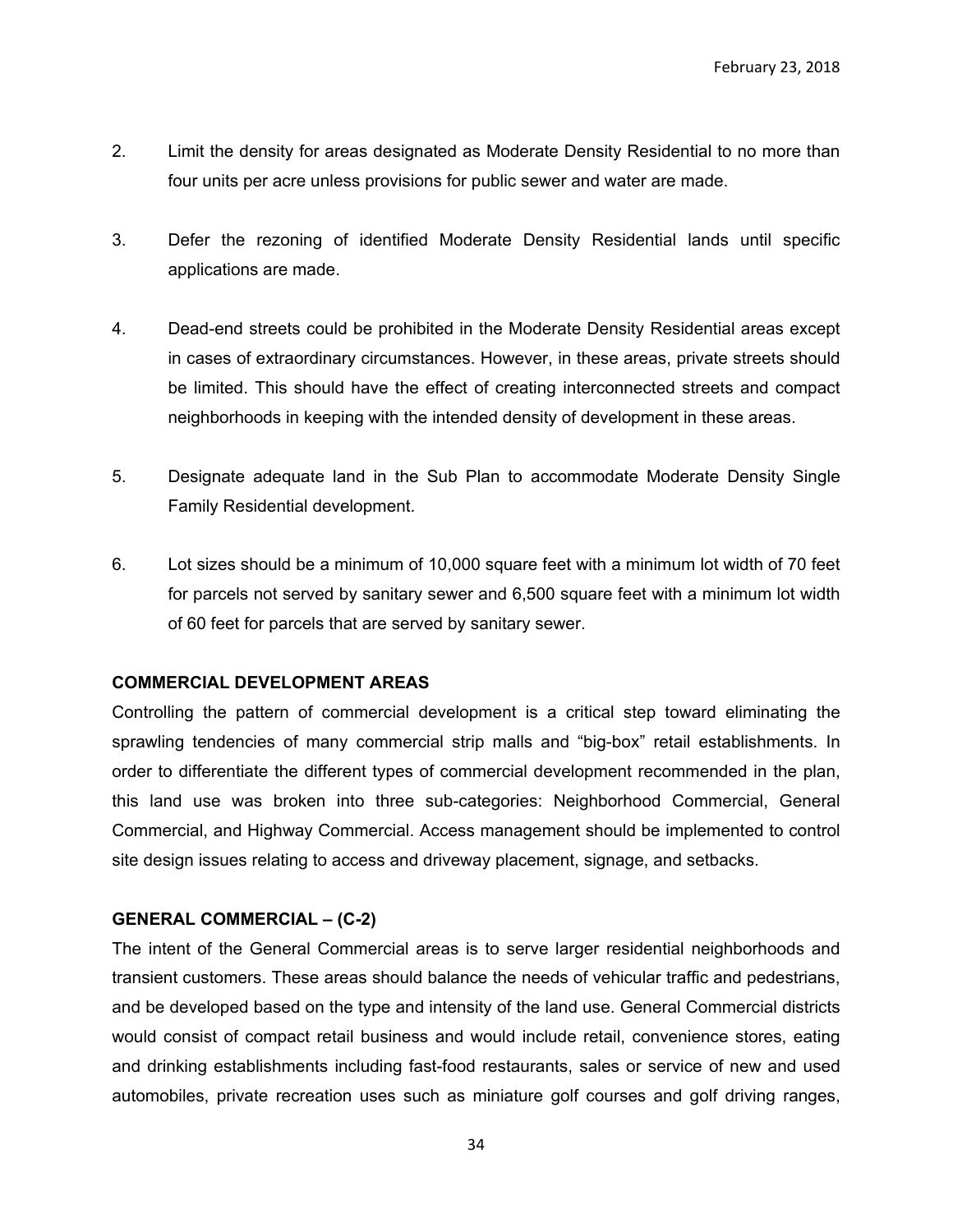hotels, and businesses including drive-up or drive-thru banks, professional offices, golf courses, gas stations and multiple commercial facilities (strip malls), and complementing uses defined within the Township's C-2 zoning district. It is envisioned that over time General Commercial districts could be converted more toward professional businesses and service uses such as financial, health and medical facilities.

#### *Implementation Measures*

- 1. Lot sizes should be a minimum of 20,000 with a minimum lot width of 100 feet.
- 2. Moderate front setbacks of 20 to 30 feet and.
- 3. Generous side yard setbacks and buffering should be required when adjacent to a residential use.
- 4. Additional site design issues to be determined by site plan review.
- 5. Incorporate access control measures similar to the M-104 Overlay Zoning.

# **LIGHT INDUSTRIAL DISTRICT - (I-1)**

Future industrial areas must be situated for easy highway access and to minimize potential conflicts with residential uses. Industrial development should also be supported by the provision of adequate sewer and water. The objectives of the Industrial district are to accommodate limited, high quality, environmentally compatible ("light") industrial development. The Township should encourage industries to locate in well-planned industrial park settings thereby maximizing the efficiency of providing for the necessary infrastructure and minimizing environmental and land uses conflicts. Examples of light industry are assembly of premanufactured components, and manufacturing of clothes, shoes, consumer electronics and home appliances, or the use of machinery that does not produce noise or vibrations outside of the building in which it is located.

#### *Implementation Measures*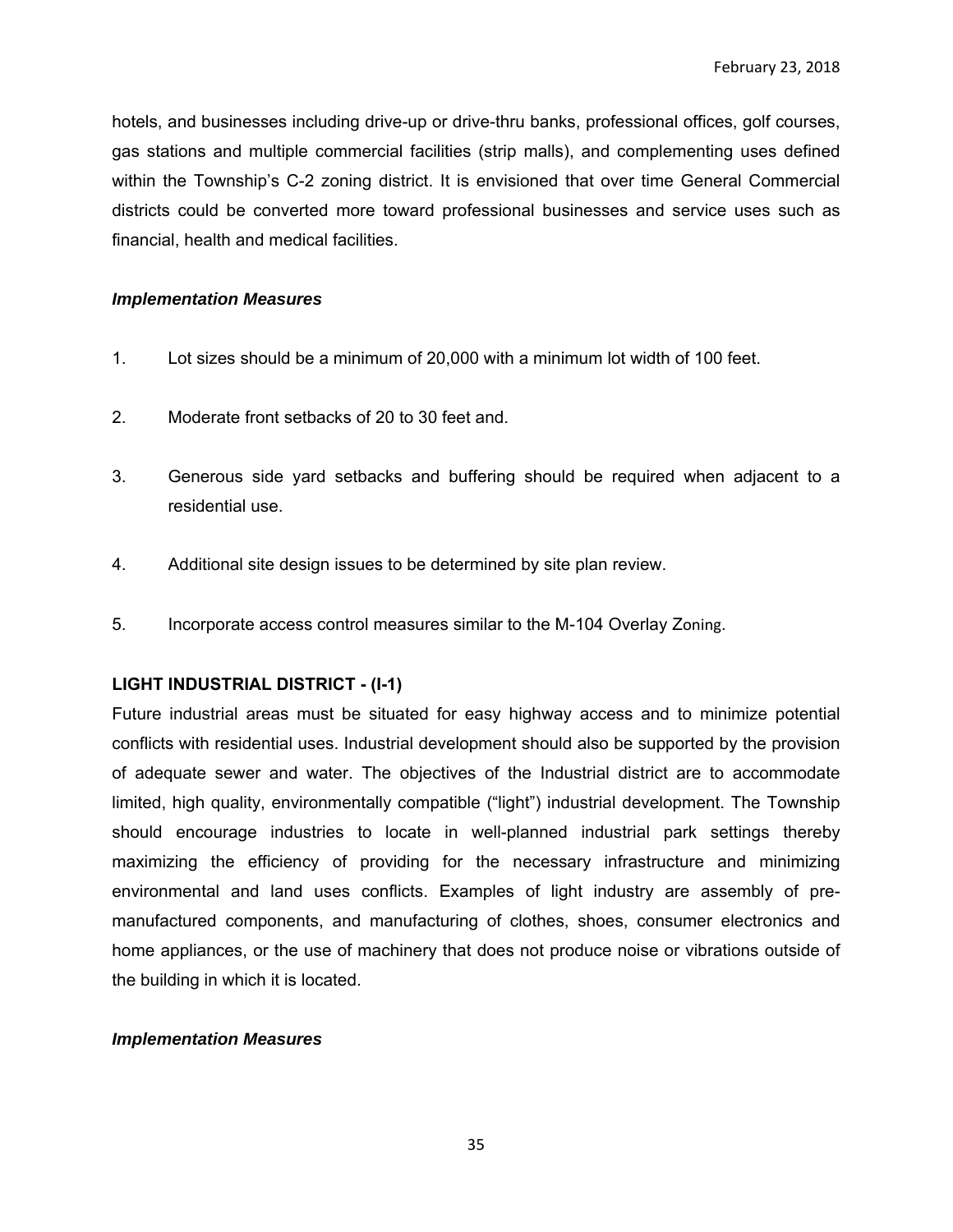- 1. Incrementally expand the availability of industrially zoned properties based on demonstrated needs over the planning period and the availability of appropriate utilities. The zoning of land for industrial purposes that is not served by public sewer and water utilities should be held to a minimum and industrial development that occurs without such utilities should be carefully monitored.
- 2. Lot sizes should be a minimum of 40,000 with a minimum lot width of 140 feet.
- 3. Improve Site Plan Review standards relative to industrial uses to ensure building and site design quality and that those industries being proposed without public sewer facilities will not jeopardize environmental qualities.
- 4. Encourage the creation of industrial subdivisions rather than piecemeal development to help ensure the construction and collective use of necessary access roads, drainage improvements and other public facilities.
- 5. Incorporate provisions in the zoning ordinance that would discourage extensive outdoor storage areas and other un-enclosed areas that may detract from the character of the Township, and harm the values of surrounding properties.
- 6. Encourage the landscaping of industries through Site Plan Review.
- 7. Discourage the development of "heavy" industries which because of their scale or type of operation could have environmental implications or overburden public services.
- 8. Incorporate access control mechanism similar to those discussed in the commercial land use element into zoning provisions relative to the industrial districts.

#### **OVERLAY DISTRICTS**

Overlay zoning districts are designated on the Zoning Map. The provisions, conditions, and restrictions of overlay zoned areas apply in addition to, and where applicable may take precedence over the provisions, conditions, and restrictions of the base or underlying zoning districts.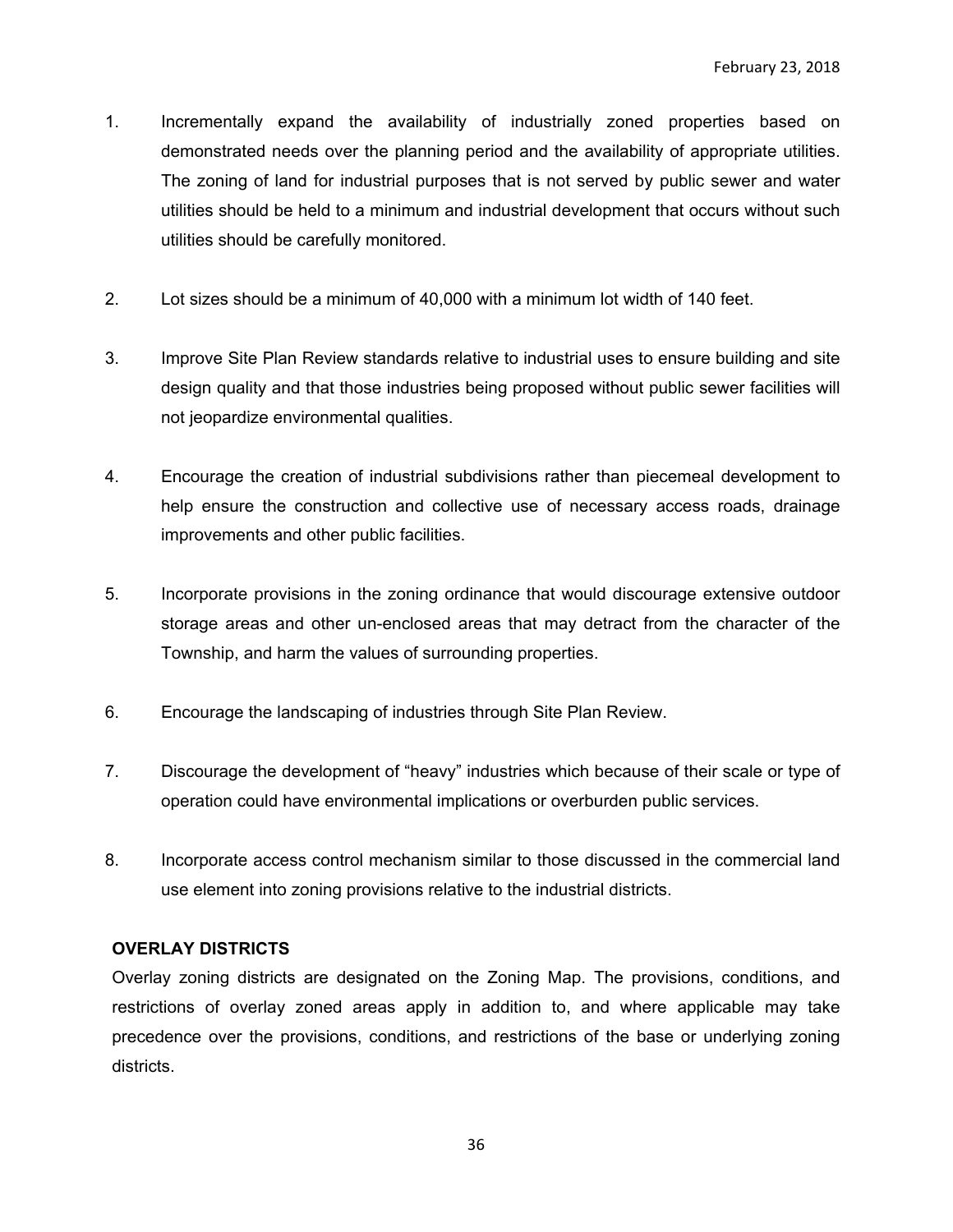February 23, 2018

#### **M-104 CORRIDOR OVERLAY - (MCO)**

The M-104 corridor serves as a primary east-west thoroughfare in Crockery Township. The principal function of M-104 is to accommodate relatively high volumes of traffic, and to provide a link between I-96 and the lakeshore communities to the west. It is proposed that an Overlay District consist of approximately 3.25 miles of roadway between 144th Avenue and I-96.

In addition to incorporating Access Management techniques into the zoning ordinance, a secondary goal of the Overlay District is to maintain and preserve the aesthetic quality of the corridor. Specific regulations pertaining to signage and natural feature preservation have been incorporated into the Overlay District.

The standards contained in the Overlay District are based upon recommendations and guidelines provided by the Michigan Department of Transportation (MDOT) "Access Management and Corridor Study" completed in 2004. Significant public input was obtained as the M-104 Overlay District Ordinance was being prepared. The Study recommended adoption of a zoning ordinance amendment to implement Access Management techniques. Access Management is accomplished using service drives, parking lot connections, and shared driveways in conjunction with driveway spacing standards. Access Management is intended to maintain a safe and efficient flow of vehicular traffic while retaining reasonable access to the property. Finally, the requirements of the Overlay District will help to ensure that the public investment in the road system is maintained and the need for additional capital improvements is postponed to the greatest extent possible.

The standards of the Overlay District apply to the lots and parcels of land having frontage on M-104 or any parcel of land gaining access to the Corridor. The Overlay District is applicable to all uses for which site plan review and approval is required. Single and Two-Family Residential and Agricultural uses shall comply with the setbacks but are exempt from most other standards.

The applicable standards of the underlying zoning district shall also apply. Where a conflict exists between the regulations of the Overlay District and the underlying zoning, the regulations of the Overlay District shall apply.

#### *Implementation Measures*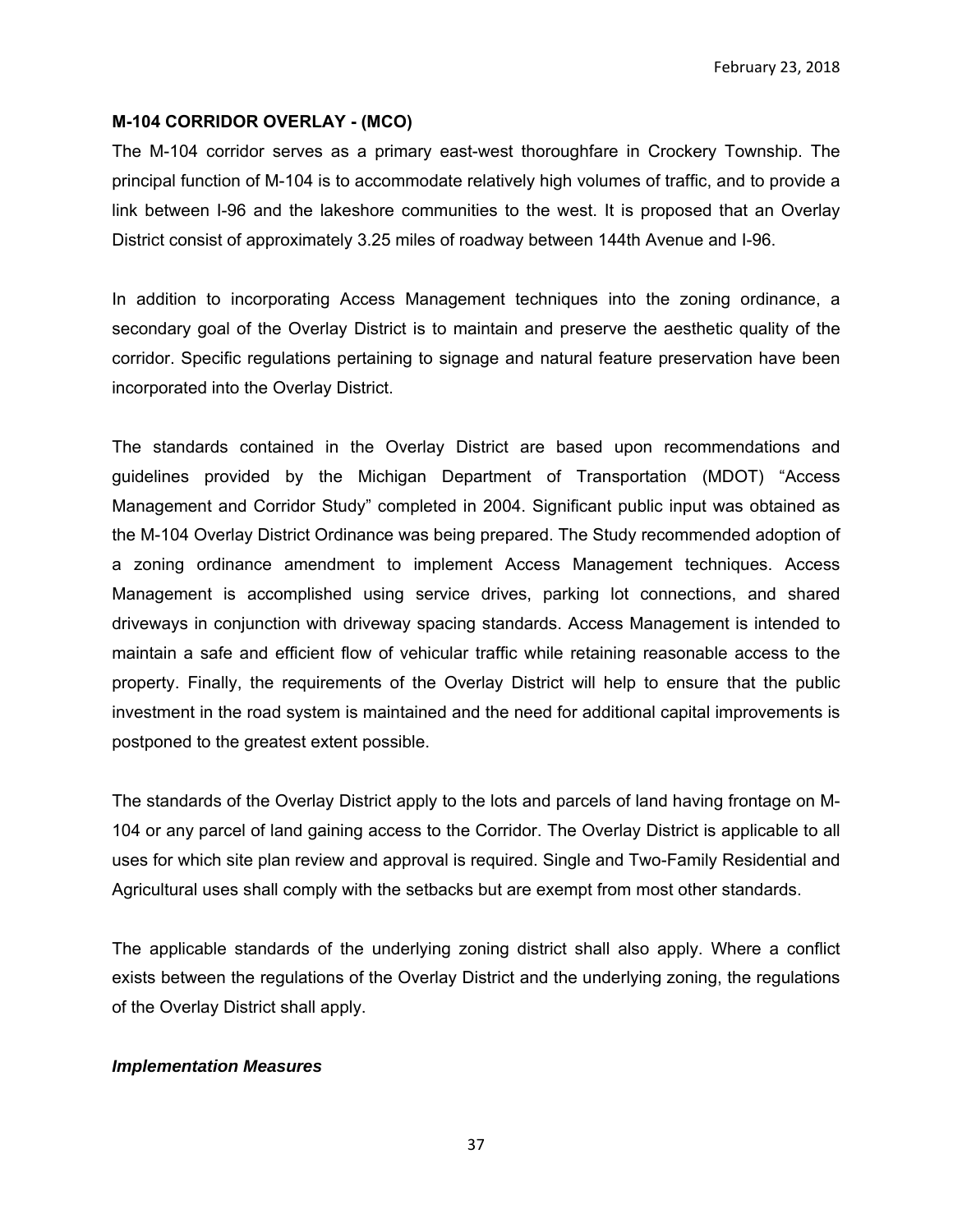1. Establish consistent setbacks for all uses.

## **FLOODPLAIN OVERLAY - (FPO)**

Sensitive Areas are designated on the Future Land Use map and include floodplain areas of the Grand River and Crockery Creek. Emphasis for these areas should be green belts and park areas with a minimum of development. It is the intent of this Plan to support, encourage, and provide for the conservation of necessary natural resources of the Township and to allow for the development thereof preventing substantial, immeasurable, permanent and irreparable damage to the property and inhabitants of the Township. Floodplain regulations are intended to conserve, protect and enhance the natural resources, amenities, wildlife habitats, and watershed of the Township; to prevent loss of life and damage to property as a result of flooding; to enhance agricultural capabilities, recreational opportunities, and general economic activities in the interest of the health, safety and general welfare of the residents and property owners of the Township and the people of the State of Michigan.

#### *Implementation measures*

- 1. Limit development in sensitive areas and preserve as parkland, greenbelts, and open space uses.
- 2. Prevention of conditions that increase susceptibility to dangers of flooding and pollution.
- 3. Protection of soils capable of providing necessary infiltration for the maintenance of aquifer stability.
- 4. Prevention of damage to waterways caused by erosion, scarification, sedimentation, turbidity, or siltation.
- 5. Protection against the loss of wildlife, fish, or other beneficial aquatic organisms, vegetation; and protection against the destruction of the natural habitat thereof.
- 6. Maintain generous setbacks from water resources.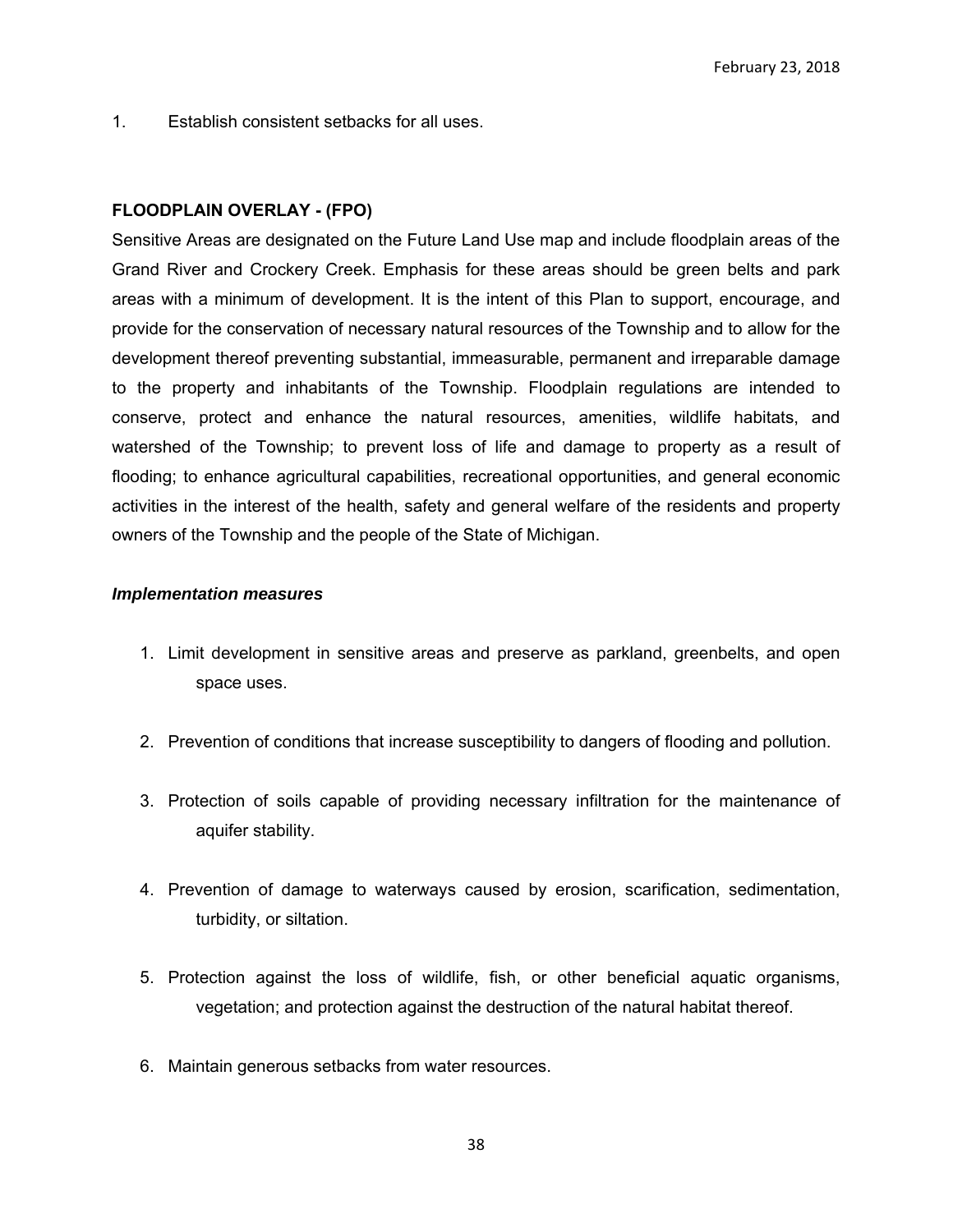February 23, 2018

#### **PLANNED UNIT DEVELOPMENT – PUD**

It is recognized that a variety of land uses may be desirable along the M-104 corridor. Mixed uses allowed by requiring performance and design criteria are becoming a more widely accepted zoning technique. It has been determined through analysis of these standards in general that utilizing design guidelines and performance standards would be an effective way of managing growth along the south side of M-104. This method was preferred over allowing mixed uses through the Special Land Use permitting process or allowing certain mixed uses outright.

Each of these types of uses is intended to complement rather than conflict with the intended uses of the C-2 zoning district, and is required to achieve specific visual, architectural or site plan characteristics. The prescribed standards for approval would be intended to accommodate light industrial and residential facilities that contribute to economic vitality while p r o t e c t in g surrounding uses through site design, buffering, and compatibility standards.

Typical light industrial land uses would be highly specialized and technological industries, industrial support facilities, research and experimental institutions, and administrative facilities all of which are developed within a planned unified whole. The PUD is prepared at the developer's option with a land use mix that is unique to the site and is implemented through a master site plan. The PUD is a land planning option that may be used as an alternative to other zoning districts. The PUD standards are intended for lower intensity light industrial and higher density residential facilities by limiting uses, regulating intensities, and imposing certain site design standards to ensure compatibility with adjacent residential and commercial land uses. The standards would recognize and accommodate facilities that contribute to the overall vitality of the corridor area.

Properly administered performance standards would include such things as floor area ratios, building orientation standards, site layout and parking standards, pedestrian circulation, and architectural design standards. These components of the PUD standards allow the flexibility and ensure compatibility of mixed uses.